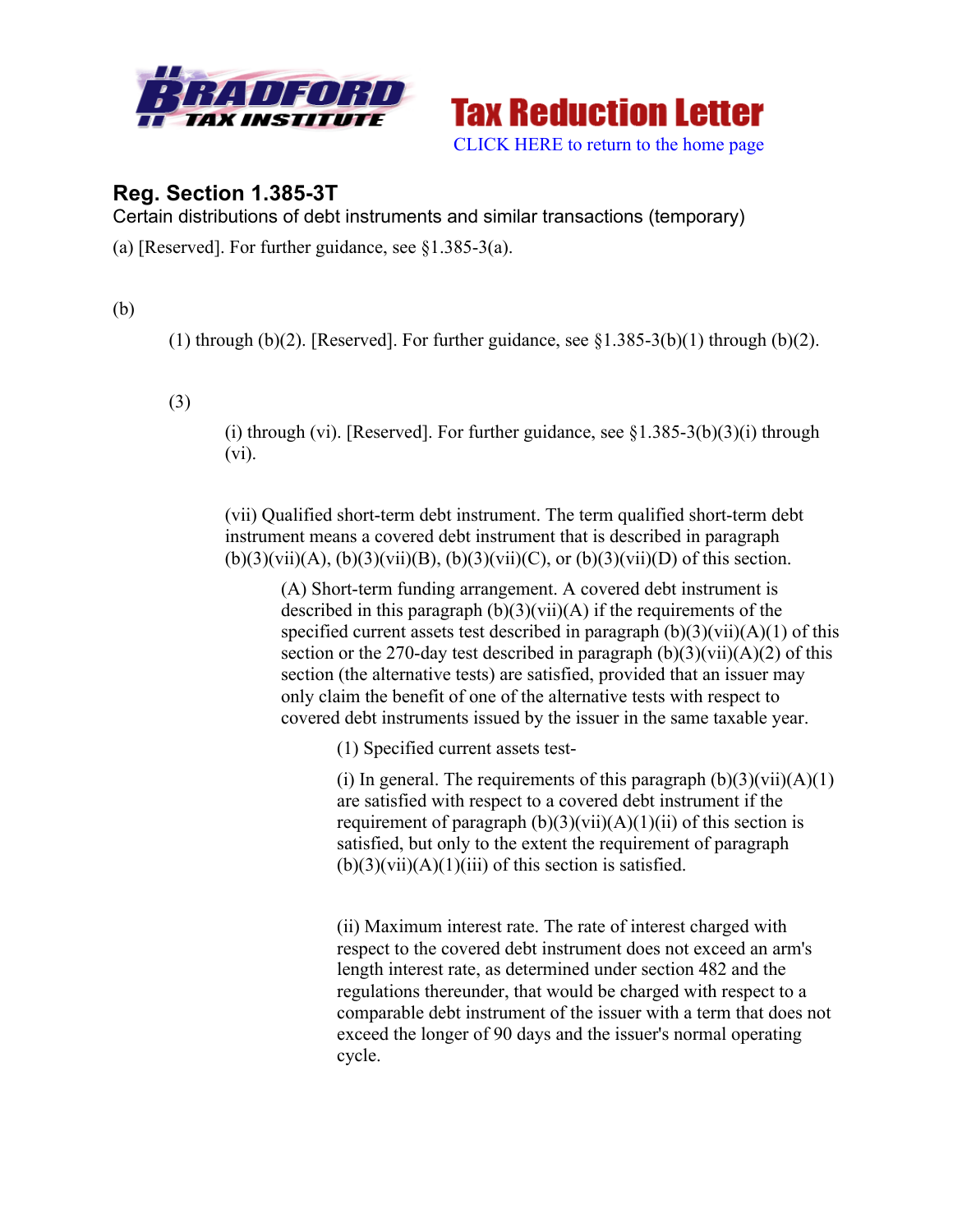(iii) Maximum outstanding balance. The amount owed by the issuer under covered debt instruments issued to members of the issuer's expanded group that satisfy the requirements of paragraph  $(b)(3)(vii)(A)(1)(ii)$ ,  $(b)(3)(vii)(A)(2)$  (if the covered debt instrument was issued in a prior taxable year),  $(b)(3)(\overline{\text{vii}})(B)$ , or (b)(3)(vii)(C) of this section immediately after the covered debt instrument is issued does not exceed the maximum of the amounts of specified current assets reasonably expected to be reflected, under applicable accounting principles, on the issuer's balance sheet as a result of transactions in the ordinary course of business during the subsequent 90-day period or the issuer's normal operating cycle, whichever is longer. For purposes of the preceding sentence, in the case of an issuer that is a qualified cash pool header, the amount owed by the issuer shall not take into account deposits described in paragraph (b)(3)(vii)(D) of this section. Additionally, the amount owed by any issuer shall be reduced by the amount of the issuer's deposits with a qualified cash pool header, but only to the extent of amounts borrowed from the same qualified cash pool header that satisfy the requirements of paragraph  $(b)(3)(vii)(A)(2)$  (if the covered debt instrument was issued in a prior taxable year) or  $(b)(3)(vii)(A)(1)(ii)$  of this section.

(iv) Specified current assets. For purposes of paragraph  $(b)(3)(vii)(A)(1)(iii)$  of this section, the term specified current assets means assets that are reasonably expected to be realized in cash or sold (including by being incorporated into inventory that is sold) during the normal operating cycle of the issuer, other than cash, cash equivalents, and assets that are reflected on the books and records of a qualified cash pool header.

(v) Normal operating cycle. For purposes of paragraph  $(b)(3)(vii)(A)(1)$  of this section, the term normal operating cycle means the issuer's normal operating cycle as determined under applicable accounting principles, except that if the issuer has no single clearly defined normal operating cycle, then the normal operating cycle is determined based on a reasonable analysis of the length of the operating cycles of the multiple businesses and their sizes relative to the overall size of the issuer.

(vi) Applicable accounting principles. For purposes of paragraph  $(b)(3)(vii)(A)(1)$  of this section, the term applicable accounting principles means the financial accounting principles generally accepted in the United States, or an international financial accounting standard, that is applicable to the issuer in preparing its financial statements, computed on a consistent basis.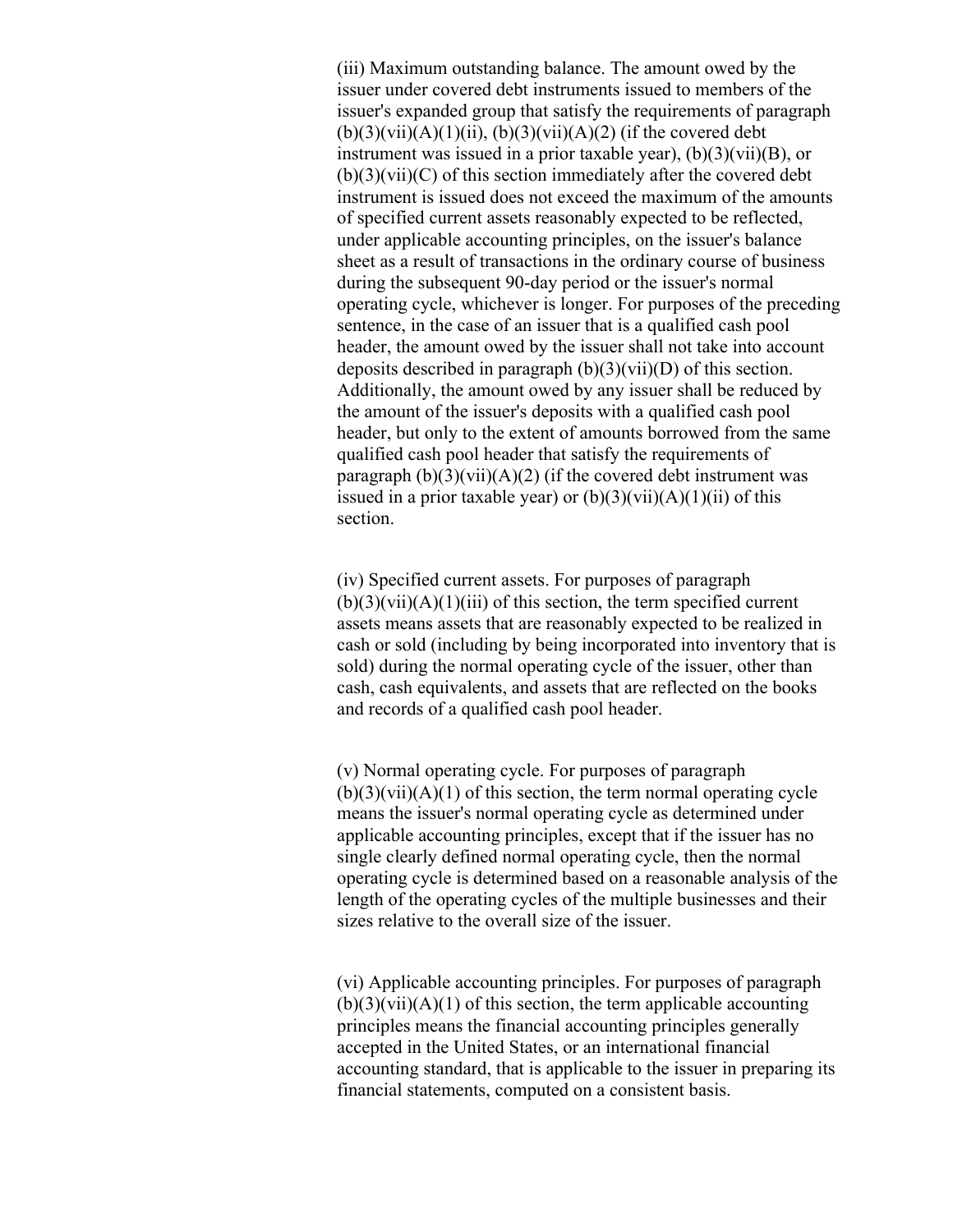#### (2) 270-day test-

(i) In general. A covered debt instrument is described in this paragraph  $(b)(3)(vii)(A)(2)$  if the requirements of paragraphs  $(b)(3)(vii)(A)(2)(ii)$  through  $(b)(3)(vi)(A)(2)(iv)$  of this section are satisfied.

(ii) Maximum term and interest rate. The covered debt instrument must have a term of 270 days or less or be an advance under a revolving credit agreement or similar arrangement and must bear a rate of interest that does not exceed an arm's length interest rate, as determined under section 482 and the regulations thereunder, that would be charged with respect to a comparable debt instrument of the issuer with a term that does not exceed 270 days.

(iii) Lender-specific indebtedness limit. The issuer is a net borrower from the lender for no more than 270 days during the taxable year of the issuer, and in the case of a covered debt instrument outstanding during consecutive tax years, the issuer is a net borrower from the lender for no more than 270 consecutive days, in both cases taking into account only covered debt instruments that satisfy the requirement of paragraph  $(b)(3)(vii)(A)(2)(ii)$  of this section other than covered debt instruments described in paragraph  $(b)(3)(vii)(B)$  or  $(b)(3)(vii)(C)$ of this section.

(iv) Overall indebtedness limit. The issuer is a net borrower under all covered debt instruments issued to members of the issuer's expanded group that satisfy the requirements of paragraphs  $(b)(3)(vii)(A)(2)(ii)$  and (iii) of this section, other than covered debt instruments described in paragraph  $(b)(3)(vii)(B)$  or  $(b)(3)(vii)(C)$  of this section, for no more than 270 days during the taxable year of the issuer, determined without regard to the identity of the lender under such covered debt instruments.

(v) Inadvertent error. An issuer's failure to satisfy the 270-day test will be disregarded if the failure is reasonable in light of all the facts and circumstances and the failure is promptly cured upon discovery. A failure to satisfy the 270-day test will be considered reasonable if the taxpayer maintains due diligence procedures to prevent such failures, as evidenced by having written policies and operational procedures in place to monitor compliance with the 270-day test and management-level employees of the expanded group having undertaken reasonable efforts to establish, follow, and enforce such policies and procedures.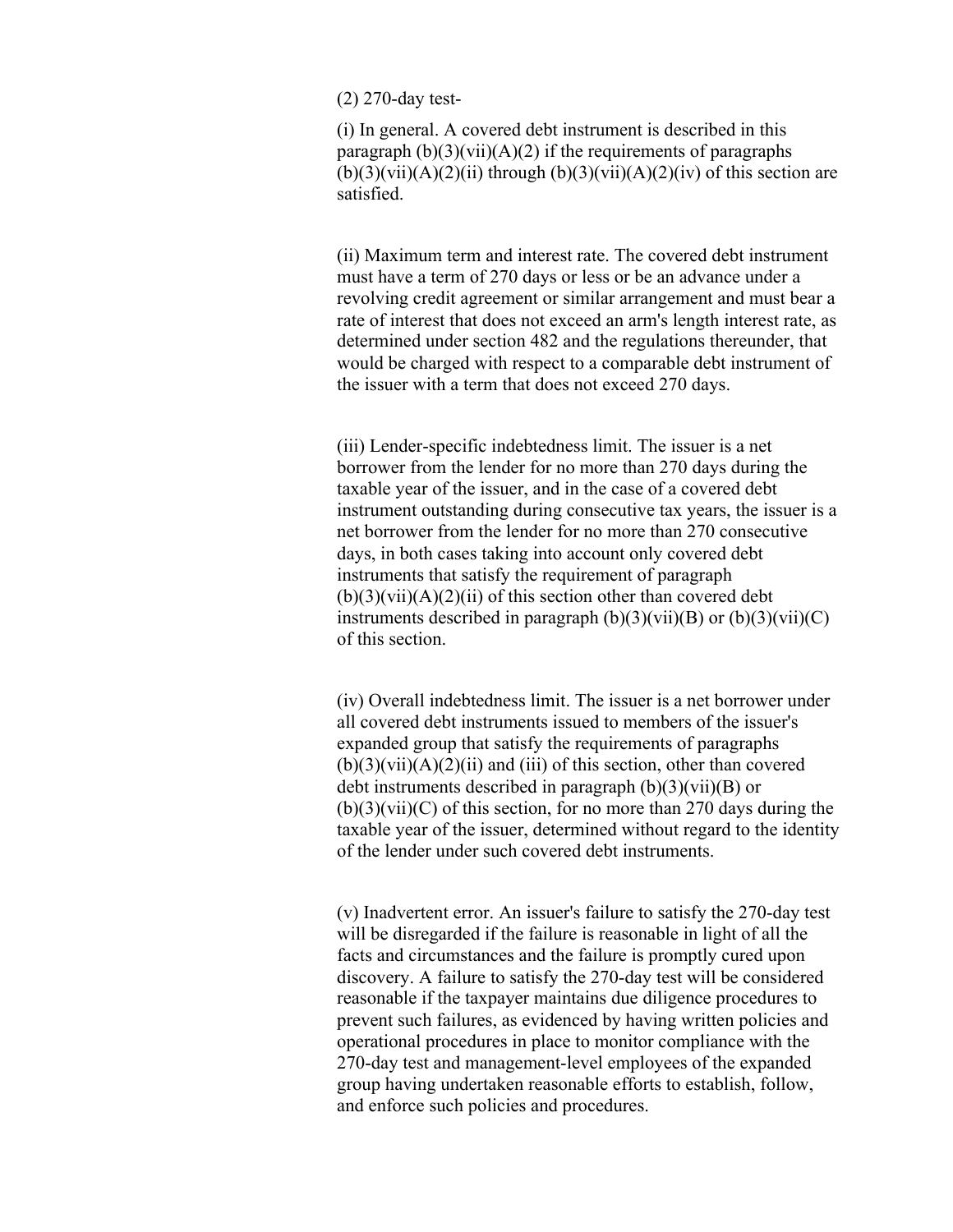(B) Ordinary course loans. A covered debt instrument is described in this paragraph  $(b)(3)(vii)(B)$  if the covered debt instrument is issued as consideration for the acquisition of property other than money in the ordinary course of the issuer's trade or business, provided that the obligation is reasonably expected to be repaid within 120 days of issuance.

(C) Interest-free loans. A covered debt instrument is described in this paragraph  $(b)(3)(vii)(C)$  if the instrument does not provide for stated interest or no interest is charged on the instrument, the instrument does not have original issue discount (as defined in section 1273 and the regulations thereunder), interest is not imputed under section 483 or section 7872 and the regulations thereunder, and interest is not required to be charged under section 482 and the regulations thereunder.

(D) Deposits with a qualified cash pool header.

(1) In general. A covered debt instrument is described in this paragraph  $(b)(3)(vii)(D)$  if it is a demand deposit received by a qualified cash pool header described in paragraph  $(b)(3)(\n{\rm vii})(D)(2)$ of this section pursuant to a cash-management arrangement described in paragraph  $(b)(3)(vi)(D)(3)$  of this section. This paragraph  $(b)(3)(vi)(D)$  does not apply if a purpose for making the demand deposit is to facilitate the avoidance of the purposes of this section or §1.385-3 with respect to a qualified business unit (as defined in section 989(a) and the regulations thereunder) (QBU) that is not a qualified cash pool header.

(2) Qualified cash pool header. The term qualified cash pool header means an expanded group member, controlled partnership, or QBU described in  $\S1.989(a) - 1(b)(2)(ii)$ , that has as its principal purpose managing a cash-management arrangement for participating expanded group members, provided that the excess (if any) of funds on deposit with such expanded group member, controlled partnership, or QBU (header) over the outstanding balance of loans made by the header is maintained on the books and records of the header in the form of cash or cash equivalents, or invested through deposits with, or the acquisition of obligations or portfolio securities of, persons that do not have a relationship to the header (or, in the case of a header that is a QBU described in  $§1.989(a)-1(b)(2)(ii)$ , its owner) described in section 267(b) or section 707(b).

(3) Cash-management arrangement. The term cash-management arrangement means an arrangement the principal purpose of which is to manage cash for participating expanded group members. For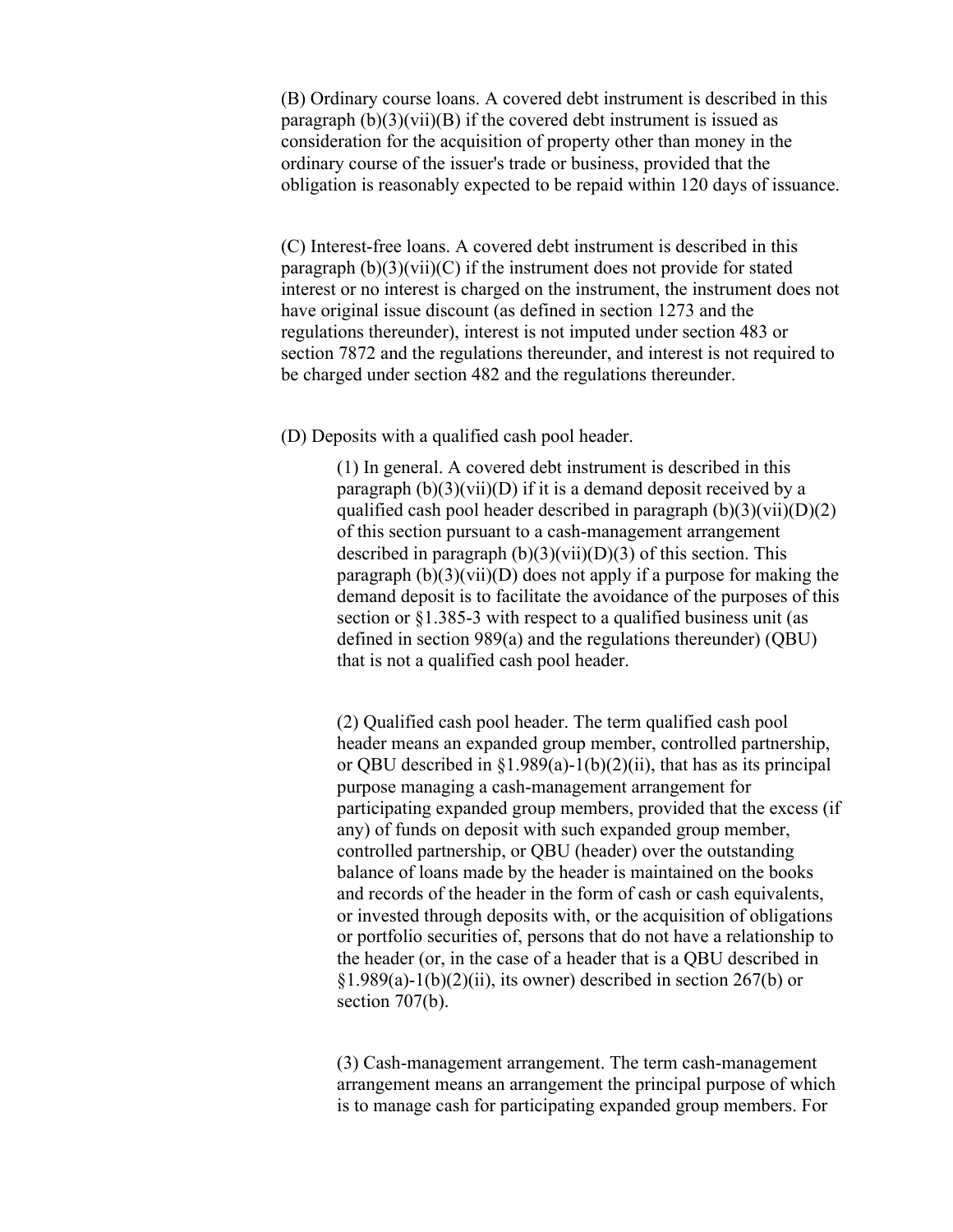purposes of the preceding sentence, managing cash means borrowing excess funds from participating expanded group members and lending funds to participating expanded group members, and may also include foreign exchange management, clearing payments, investing excess cash with an unrelated person, depositing excess cash with another qualified cash pool header, and settling intercompany accounts, for example through netting centers and pay-onbehalf-of programs.

(viii) [Reserved]. For further guidance, see §1.385-3(b)(viii).

(c)[Reserved]. For further guidance, see §1.385-3(c).

(d)

(1) through (d)(3) [Reserved]. For further guidance, see  $\S1.385-3(d)(1)$  through (d)(3).

(4)Treatment of disregarded entities. This paragraph  $(d)(4)$  applies to the extent that a covered debt instrument issued by a disregarded entity, the regarded owner of which is a covered member, would, absent the application of this paragraph  $(d)(4)$ , be treated as stock under §1.385-3. In this case, rather than the covered debt instrument being treated as stock to such extent (applicable portion), the covered member that is the regarded owner of the disregarded entity is deemed to issue its stock in the manner described in this paragraph (d)(4). If the applicable portion otherwise would have been treated as stock under  $\S1.385-3(b)(2)$ , then the covered member is deemed to issue its stock to the expanded group member to which the covered debt instrument was, in form, issued (or transferred) in the transaction described in §1.385-3(b)(2). If the applicable portion otherwise would have been treated as stock under §1.385-3(b)(3)(i), then the covered member is deemed to issue its stock to the holder of the covered debt instrument in exchange for a portion of the covered debt instrument equal to the applicable portion. In each case, the covered member that is the regarded owner of the disregarded entity is treated as the holder of the applicable portion of the debt instrument issued by the disregarded entity, and the actual holder is treated as the holder of the remaining portion of the covered debt instrument and the stock deemed to be issued by the regarded owner. Under federal tax principles, the applicable portion of the debt instrument issued by the disregarded entity generally is disregarded. This paragraph (d)(4) must be applied in a manner that is consistent with the principles of paragraph (f)(4) of this section. Thus, for example, stock deemed issued is deemed to have the same terms as the covered debt instrument issued by the disregarded entity, other than the identity of the issuer, and payments on the stock are determined by reference to payments made on the covered debt instrument issued by the disregarded entity. See  $\S1.385-4T(b)(3)$  for additional rules that apply if the regarded owner of the disregarded entity is a member of a consolidated group. If the regarded owner of a disregarded entity is a controlled partnership, then paragraph (f) of this section applies as though the controlled partnership were the issuer in form of the debt instrument. (d)(5) through (d)(7). [Reserved]. For further guidance, see  $$1.385-3(d)(5)$  through  $(d)(7)$ .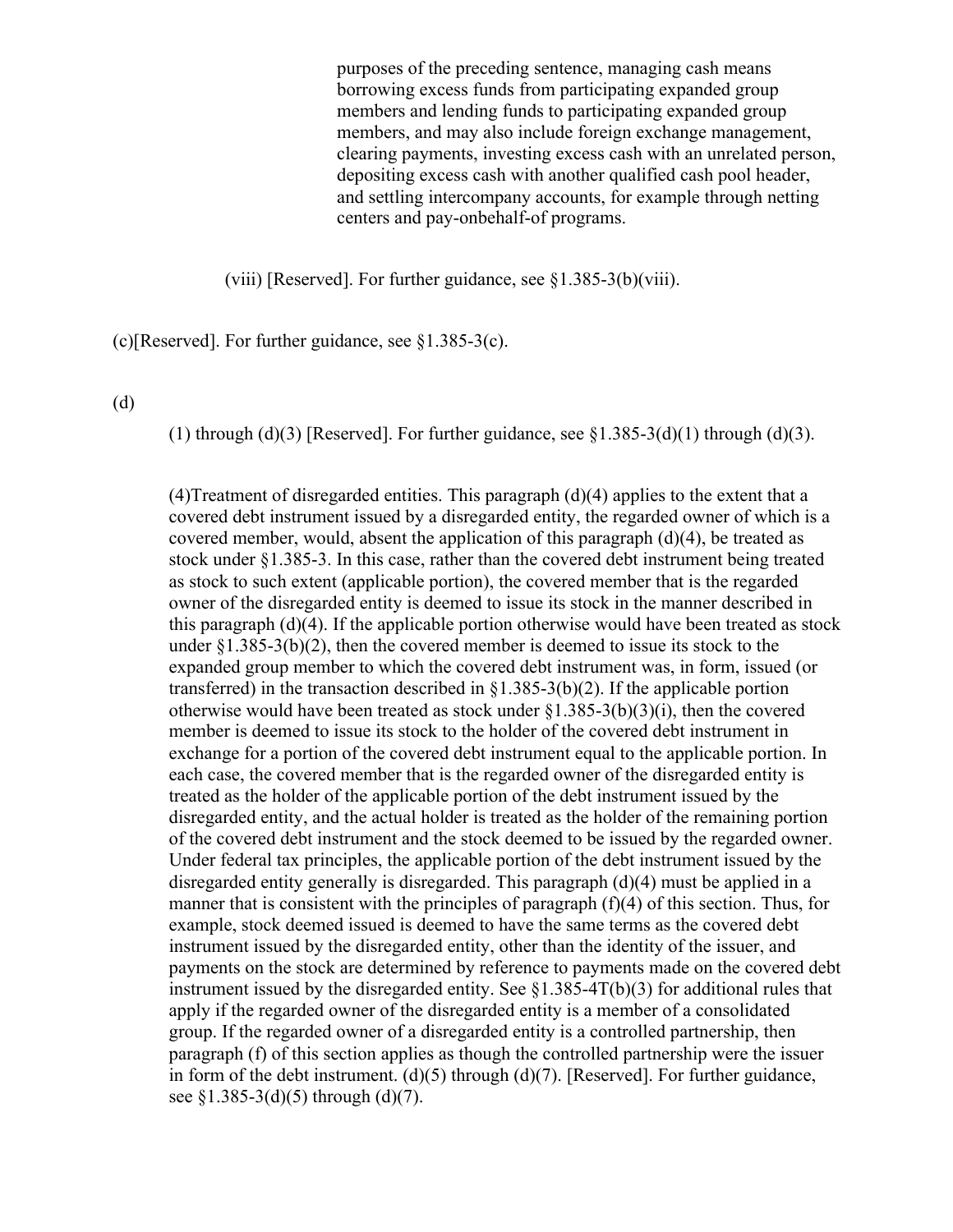(e)[Reserved]. For further guidance, see §1.385-3(e).

(f)Treatment of controlled partnerships.

(1)In general. For purposes of this section and §§1.385-3 and 1.385-4T, a controlled partnership is treated as an aggregate of its partners in the manner described in this paragraph (f). Paragraph (f)(2) of this section sets forth rules concerning the aggregate treatment when a controlled partnership acquires property from a member of the expanded group. Paragraph (f)(3) of this section sets forth rules concerning the aggregate treatment when a controlled partnership issues a debt instrument. Paragraph (f)(4) of this section deems a debt instrument issued by a controlled partnership to be held by an expanded group partner rather than the holder-in-form in certain cases. Paragraph  $(f)(5)$ of this section sets forth the rules concerning events that cause the deemed results described in paragraph  $(f)(4)$  of this section to cease. Paragraph  $(f)(6)$  of this section exempts certain issuances of a controlled partnership's debt to a partner and a partner's debt to a controlled partnership from the application of this section and §1.385-3. For definitions applicable for this section, see paragraph (g) of this section and  $\S1.385-3(g)$ . For examples illustrating the application of this section, see paragraph (h) of this section.

(2)Acquisitions of property by a controlled partnership.

(i) Acquisitions of property when a member of the expanded group is a partner on the date of the acquisition-

(A) Aggregate treatment. Except as otherwise provided in paragraphs  $(f)(2)(i)(C)$  and  $(f)(6)$  of this section, if a controlled partnership, with respect to an expanded group, acquires property from a member of the expanded group (transferor member), then, for purposes of this section and §1.385-3, a member of the expanded group that is an expanded group partner on the date of the acquisition is treated as acquiring its share (as determined under paragraph  $(f)(2)(i)(B)$  of this section) of the property. The expanded group partner is treated as acquiring its share of the property from the transferor member in the manner (for example, in a distribution, in an exchange for property, or in an issuance), and on the date on which, the property is actually acquired by the controlled partnership from the transferor member. Accordingly, this section and §1.385-3 apply to a member's acquisition of property described in this paragraph  $(f)(2)(i)(A)$  in the same manner as if the member actually acquired the property from the transferor member, unless explicitly provided otherwise.

(B) Expanded group partner's share of property. For purposes of paragraph  $(f)(2)(i)$ (A) of this section, a partner's share of property acquired by a controlled partnership is determined in accordance with the partner's liquidation value percentage (as defined in paragraph  $(g)(17)$  of this section) with respect to the controlled partnership. The liquidation value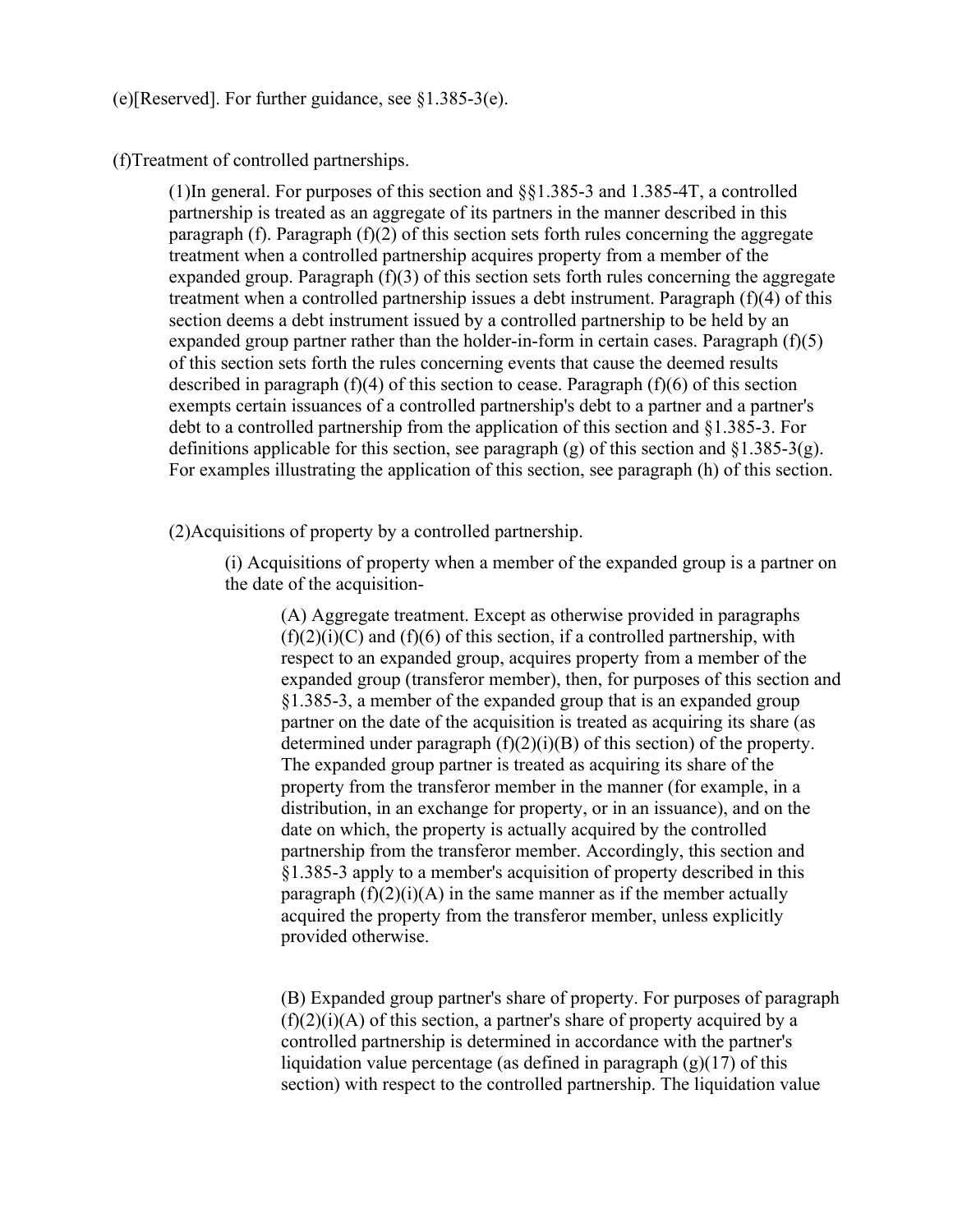percentage is determined on the date on which the controlled partnership acquires the property.

(C) Exception if transferor member is an expanded group partner. If a transferor member is an expanded group partner in the controlled partnership, paragraph  $(f)(2)(i)(A)$  of this section does not apply to such partner.

> (i) Acquisitions of expanded group stock when a member of the expanded group becomes a partner after the acquisition-

(A) Aggregate treatment. Except as otherwise provided in paragraph  $(f)(2)(ii)(C)$  of this section, if a controlled partnership, with respect to an expanded group, owns expanded group stock, and a member of the expanded group becomes an expanded group partner in the controlled partnership, then, for purposes of this section and §1.385-3, the member is treated as acquiring its share (as determined under paragraph  $(f)(2)(ii)(B)$  of this section) of the expanded group stock owned by the controlled partnership. The member is treated as acquiring its share of the expanded group stock on the date on which the member becomes an expanded group partner. Furthermore, the member is treated as if it acquires its share of the expanded group stock from a member of the expanded group in exchange for property other than expanded group stock, regardless of the manner in which the partnership acquired the stock and in which the member acquires its partnership interest. Accordingly, this section and §1.385-3 apply to a member's acquisition of expanded group stock described in this paragraph  $(f)(2)(ii)(A)$  in the same manner as if the member actually acquired the stock from a member of the expanded group in exchange for property other than expanded group stock, unless explicitly provided otherwise.

(B) Expanded group partner's share of expanded group stock. For purposes of paragraph  $(f)(2)(ii)(A)$  of this section, a partner's share of expanded group stock owned by a controlled partnership is determined in accordance with the partner's liquidation value percentage with respect to the controlled partnership. The liquidation value percentage is determined on the date on which a member of the expanded group becomes an expanded group partner in the controlled partnership.

(C) Exception if an expanded group partner acquires its interest in a controlled partnership in exchange for expanded group stock. Paragraph  $(f)(2)(ii)(A)$  of this section does not apply to a member of an expanded group that acquires its interest in a controlled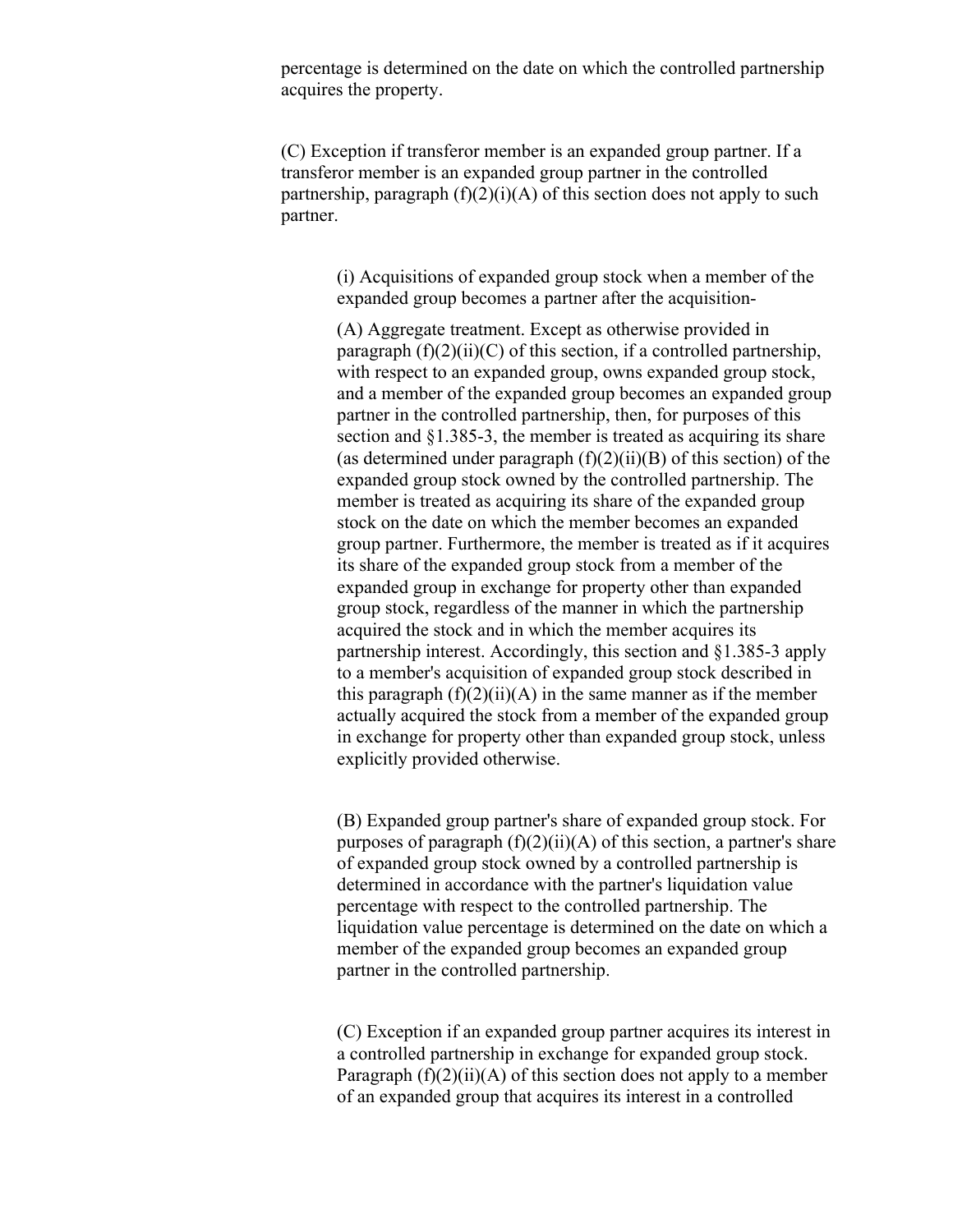partnership either from another partner in exchange solely for expanded group stock or upon a partnership contribution to the controlled partnership comprised solely of expanded group stock.

(3) Issuances of debt instruments by a controlled partnership to a member of an expanded group-

(i) Aggregate treatment. If a controlled partnership, with respect to an expanded group, issues a debt instrument to a member of the expanded group, then, for purposes of this section and §1.385-3, a covered member that is an expanded group partner is treated as the issuer with respect to its share (as determined under  $parazraph(f)(3)(ii)$  of this section) of the debt instrument issued by the controlled partnership. This section and §1.385-3 apply to the portion of the debt instrument treated as issued by the covered member as described in this paragraph  $(f)(3)(i)$  in the same manner as if the covered member actually issued the debt instrument to the holder-in-form, unless otherwise provided. See paragraph (f)(4) of this section, which deems a debt instrument issued by a controlled partnership to be held by an expanded group partner rather than the holder-in-form in certain cases.

(ii) Expanded group partner's share of a debt instrument issued by a controlled partnership-

(A) General rule. An expanded group partner's share of a debt instrument issued by a controlled partnership is determined on each date on which the partner makes a distribution or acquisition described in §1.385-3(b)(2) or (b)(3)(i) (testing date). An expanded group partner's share of a debt instrument issued by a controlled partnership to a member of the expanded group is determined in accordance with the partner's issuance percentage (as defined in paragraph  $(g)(16)$  of this section) on the testing date. A partner's share determined under this paragraph  $(f)(3)(ii)(A)$  is adjusted as described in paragraph  $(f)(3)(ii)(B)$  of this section.

(B) Additional rules if there is a specified portion with respect to a debt instrument-

> (1) An expanded group partner's share (as determined under paragraph  $(f)(3)(ii)(A)$  of this section) of a debt instrument issued by a controlled partnership is reduced, but not below zero, by the sum of all of the specified portions (as defined in paragraph  $(g)(23)$ ) of this section), if any, with respect to the debt instrument that correspond to one or more deemed transferred receivables (as defined in paragraph (g)(8) of this section) that are deemed to be held by the partner.

> (2) If the aggregate of all of the expanded group partners' shares (as determined under paragraph  $(f)(3)(ii)(A)$  of this section and reduced under paragraph  $(f)(3)(ii)(B)(1)$  of this section) of the debt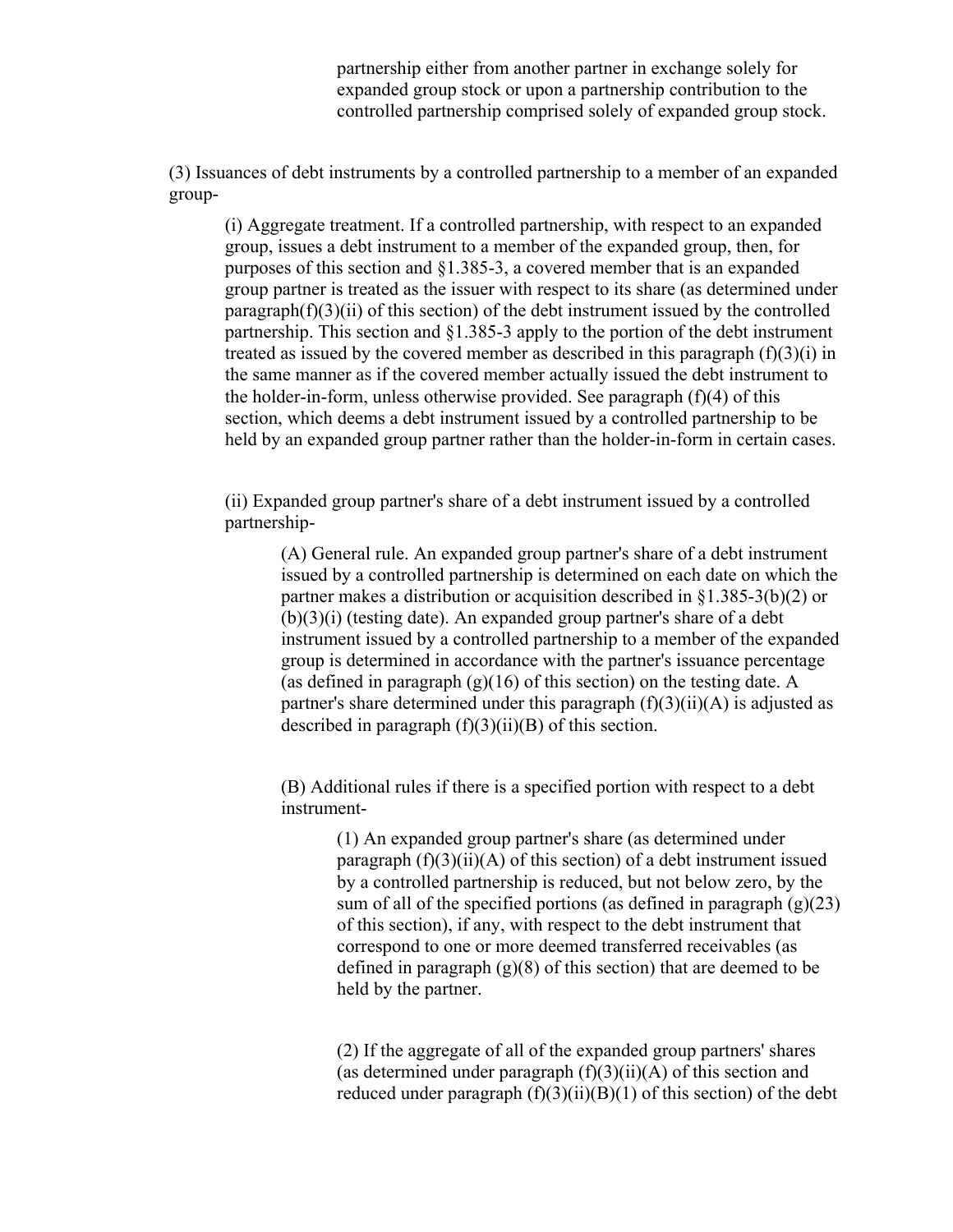instrument exceeds the adjusted issue price of the debt, reduced by the sum of all of the specified portions with respect to the debt instrument that correspond to one or more deemed transferred receivables that are deemed to be held by one or more expanded group partners (excess amount), then each expanded group partner's share (as determined under paragraph  $(f)(3)(ii)(A)$  of this section and reduced under paragraph  $(f)(3)(ii)(B)(1)$  of this section) of the debt instrument is reduced. The amount of an expanded group partner's reduction is the excess amount multiplied by a fraction, the numerator of which is the partner's share, and the denominator of which is the aggregate of all of the expanded group partners' shares.

(iii) Qualified short-term debt instrument. The determination of whether a debt instrument is a qualified short-term debt instrument for purposes of §1.385-  $3(b)(3)(vii)$  is made at the partnership-level without regard to paragraph  $(f)(3)(i)$ of this section.

(4) Recharacterization when there is a specified portion with respect to a debt instrument issued by a controlled partnership-

(i) General rule. A specified portion, with respect to a debt instrument issued by a controlled partnership and an expanded group partner, is not treated as stock under  $\S1.385-3(b)(2)$  or  $(b)(3)(i)$ . Except as otherwise provided in paragraphs  $(f)(4)(ii)$  and  $(f)(4)(iii)$  of this section, the holder-in-form (as defined in paragraph  $(g)(15)$  of this section) of the debt instrument is deemed to transfer a portion of the debt instrument (a deemed transferred receivable, as defined in paragraph (g)(8) of this section) with a principal amount equal to the adjusted issue price of the specified portion to the expanded group partner in exchange for stock in the expanded group partner (deemed partner stock, as defined in paragraph (g)(6) of this section) with a fair market value equal to the principal amount of the deemed transferred receivable. Except as otherwise provided in paragraph  $(f)(4)(vi)$  of this section (concerning the treatment of a deemed transferred receivable for purposes of section 752) and paragraph  $(f)(5)$  of this section (concerning specified events subsequent to the deemed transfer), the deemed transfer described in this paragraph (f)(4)(i) is deemed to occur for all federal tax purposes.

(ii) Expanded group partner is the holder-in-form of a debt instrument. If the specified portion described in paragraph (f)(4)(i) of this section is with respect to an expanded group partner that is the holder-in-form of the debt instrument, then paragraph (f)(4)(i) of this section will not apply with respect to that specified portion except that only the first sentence of paragraph  $(f)(4)(i)$  of this section is applicable.

(iii) Expanded group partner is a consolidated group member. This paragraph  $(f)(4)(iii)$  applies when one or more expanded group partners is a member of a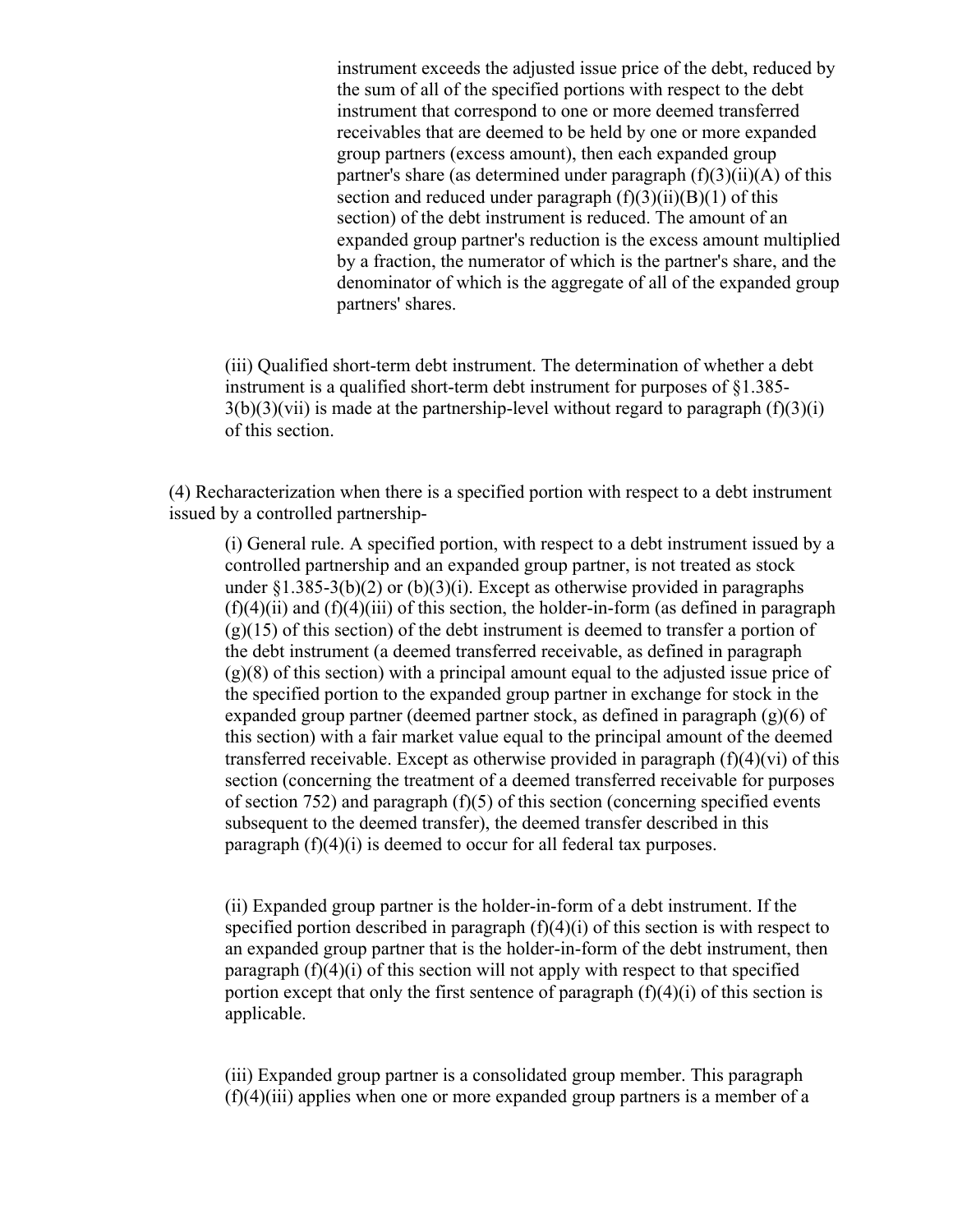consolidated group that files (or is required to file) a consolidated U.S. federal income tax return. In this case, notwithstanding  $\S1.385-4T(b)(1)$  (which generally treats members of a consolidated group as one corporation for purposes of this section and §1.385-3), the holder-in-form of the debt instrument issued by the controlled partnership is deemed to transfer the deemed transferred receivable or receivables to the expanded group partner or partners that are members of a consolidated group that make, or are treated as making under paragraph  $(f)(2)$  of this section, the regarded distributions or acquisitions (within the meaning of  $\S1.385-4T(e)(5)$ ) described in  $\S1.385-3(b)(2)$  or  $(b)(3)(i)$  in exchange for deemed partner stock in such partner or partners. To the extent those regarded distributions or acquisitions are made by a member of the consolidated group that is not an expanded group partner (excess amount), the holderin-form is deemed to transfer a portion of the deemed transferred receivable or receivables to each member of the consolidated group that is an expanded group partner in exchange for deemed partner stock in the expanded group partner. The portion is the excess amount multiplied by a fraction, the numerator of which is the portion of the consolidated group's share (as determined under paragraph (f)(3)(ii) of this section) of the debt instrument issued by the controlled partnership that would have been the expanded group partner's share if the partner was not a member of a consolidated group, and the denominator of which is the consolidated group's share of the debt instrument issued by the controlled partnership.

(iv) Rules regarding deemed transferred receivables and deemed partner stock-

(A) Terms of deemed partner stock. Deemed partner stock has the same terms as the deemed transferred receivable with respect to the deemed transfer, other than the identity of the issuer.

(B) Treatment of payments with respect to a debt instrument for which there is one or more deemed transferred receivables. When a payment is made with respect to a debt instrument issued by a controlled partnership for which there is one or more deemed transferred receivables, then, if the amount of the retained receivable (as defined in paragraph  $(g)(22)$  of this section) held by the holder-in-form is zero and a single deemed holder is deemed to hold all of the deemed transferred receivables, the entire payment is allocated to the deemed transferred receivables held by the single deemed holder. If the amount of the retained receivable held by the holder-in-form is greater than zero or there are multiple deemed holders of deemed transferred receivables, or both, the payment is apportioned among the retained receivable, if any, and each deemed transferred receivable in proportion to the principal amount of all the receivables. The portion of a payment allocated or apportioned to a retained receivable or a deemed transferred receivable reduces the principal amount of, or accrued interest with respect to, as applicable depending on the payment, the retained receivable or deemed transferred receivable. When a payment allocated or apportioned to a deemed transferred receivable reduces the principal amount of the receivable, the expanded group partner that is the deemed holder with respect to the deemed transferred receivable is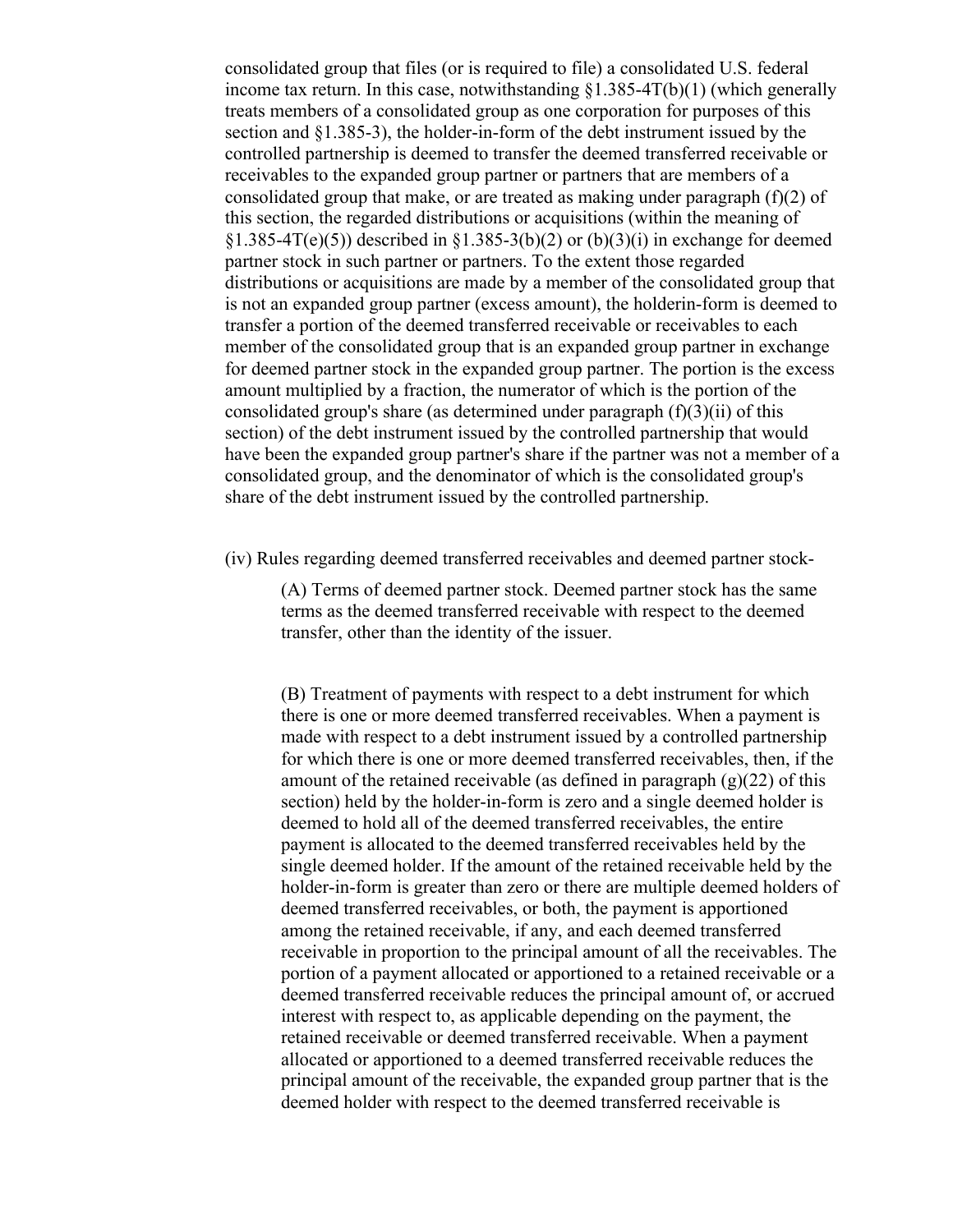deemed to redeem the same amount of deemed partner stock, and the specified portion with respect to the debt instrument is reduced by the same amount. When a payment allocated or apportioned to a deemed transferred receivable reduces accrued interest with respect to the receivable, the expanded group partner that is the deemed holder with respect to the deemed transferred receivable is deemed to make a matching distribution in the same amount with respect to the deemed partner stock. The controlled partnership is treated as the paying agent with respect to the deemed partner stock.

(v) Holder-in-form transfers debt instrument in a transaction that is not a specified event. If the holder-in-form transfers the debt instrument (which is disregarded for federal tax purposes) to a member of the expanded group or a controlled partnership (and therefore the transfer is not a specified event described in paragraph  $(f)(5)(iii)(F)$  of this section), then, for federal tax purposes, the holderin-form is deemed to transfer the retained receivable and the deemed partner stock to the transferee.

(vi) Allocation of deemed transferred receivable under section 752. A partnership liability that is a debt instrument with respect to which there is one or more deemed transferred receivables is allocated for purposes of section 752 without regard to any deemed transfer.

(5) Specified events affecting ownership following a deemed transfer-

(i) General rule. If a specified event (within the meaning of paragraph  $(f)(5)(iii)$  of this section) occurs with respect to a deemed transfer, then, immediately before the specified event, the expanded group partner that is both the issuer of the deemed partner stock and the deemed holder of the deemed transferred receivable is deemed to distribute the deemed transferred receivable (or portion thereof, as determined under paragraph  $(f)(5)(iv)$  of this section) to the holder-in-form in redemption of the deemed partner stock (or portion thereof, as determined under paragraph  $(f)(5)(iv)$  of this section) deemed to be held by the holder-in-form. The deemed distribution is deemed to occur for all federal tax purposes, except that the distribution is disregarded for purposes of §1.385-3(b). Except when the deemed transferred receivable (or portion thereof, as determined under paragraph  $(f)(5)(iv)$  of this section) is deemed to be retransferred under paragraph  $(f)(5)(ii)$ of this section, the principal amount of the retained receivable held by the holderin-form is increased by the principal amount of the deemed transferred receivable, the deemed transferred receivable ceases to exist for federal tax purposes, and the specified portion (or portion thereof) that corresponds to the deemed transferred receivable (or portion thereof) ceases to be treated as a specified portion for purposes of this section and §1.385-3.

(ii) New deemed transfer when a specified event involves a transferee that is a covered member that is an expanded group partner. If the specified event is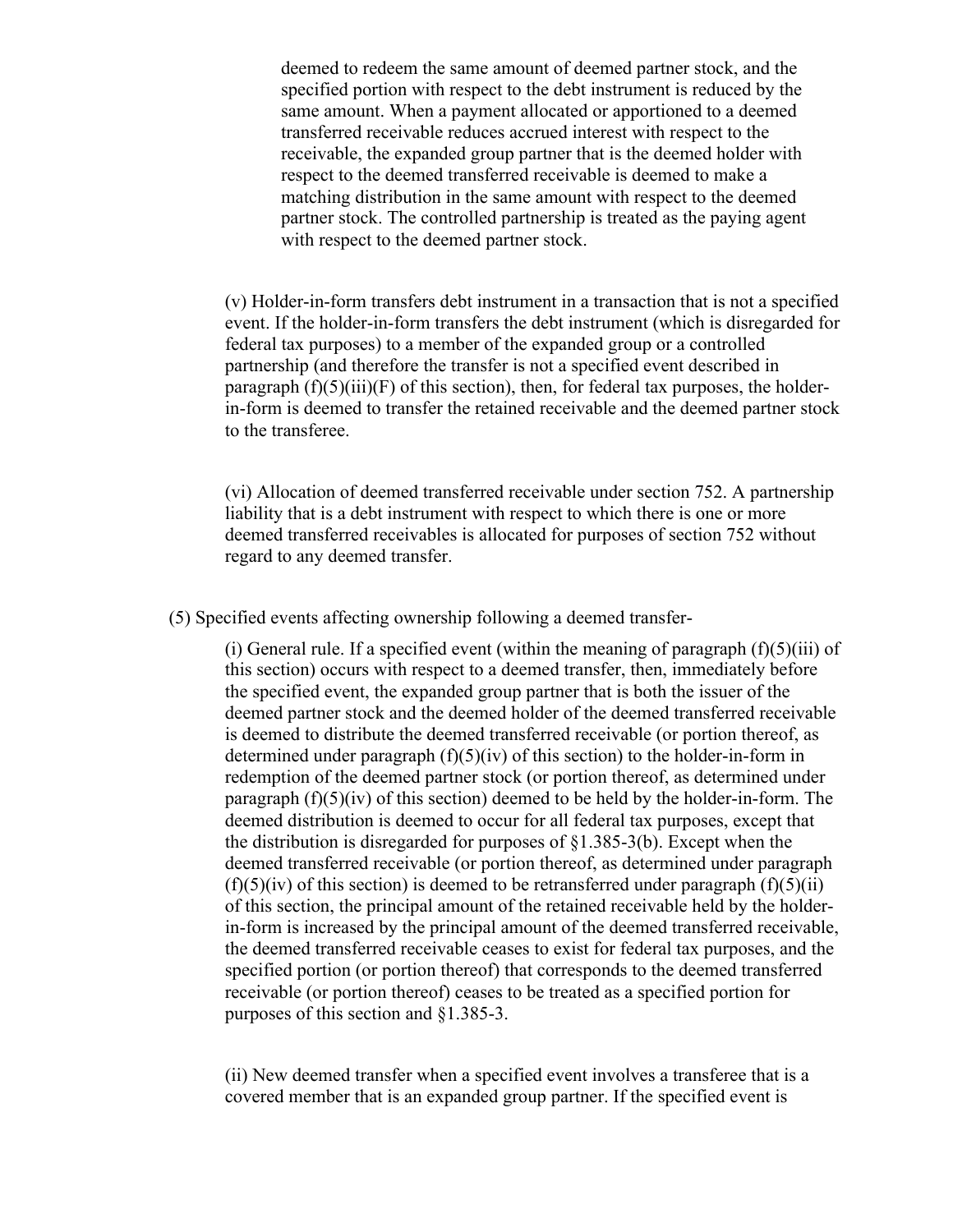described in paragraph  $(f)(5)(iii)(E)$  of this section, the holder-in-form of the debt instrument is deemed to retransfer the deemed transferred receivable (or portion thereof, as determined under paragraph  $(f)(5)(iv)$  of this section) that the holderin-form is deemed to have received pursuant to paragraph  $(f)(5)(i)$  of this section, to the transferee expanded group partner in exchange for deemed partner stock issued by the transferee expanded group partner with a fair market value equal to the principal amount of the deemed transferred receivable (or portion thereof) that is retransferred. For purposes of this section, this deemed transfer is treated in the same manner as a deemed transfer described in paragraph (f)(4)(i) of this section.

(iii) Specified events. A specified event, with respect to a deemed transfer, occurs when, immediately after the transaction and taking into account all related transactions:

(A) The controlled partnership that is the issuer of the debt instrument either ceases to be a controlled partnership or ceases to have an expanded group partner that is a covered member.

(B) The holder-in-form is a member of the expanded group immediately before the transaction, and the holder-in-form and the deemed holder cease to be members of the same expanded group for the reasons described in  $\S1.385-3(d)(2)$ .

(C) The holder-in-form is a controlled partnership immediately before the transaction, and the holder-in-form ceases to be a controlled partnership.

(D) The expanded group partner that is both the issuer of deemed partner stock and the deemed holder transfers (directly or indirectly through one or more partnerships) all or a portion of its interest in the controlled partnership to a person that neither is a covered member nor a controlled partnership with an expanded group partner that is a covered member. If there is a transfer of only a portion of the interest, see paragraph  $(f)(5)(iv)$ of this section.

(E) The expanded group partner that is both the issuer of deemed partner stock and the deemed holder transfers (directly or indirectly through one or more partnerships) all or a portion of its interest in the controlled partnership to a covered member or a controlled partnership with an expanded group partner that is a covered member. If there is a transfer of only a portion of the interest, see paragraph  $(f)(5)(iv)$  of this section.

(F) The holder-in-form transfers the debt instrument (which is disregarded for federal tax purposes) to a person that is neither a member of the expanded group nor a controlled partnership. See paragraph  $(f)(4)(v)$  of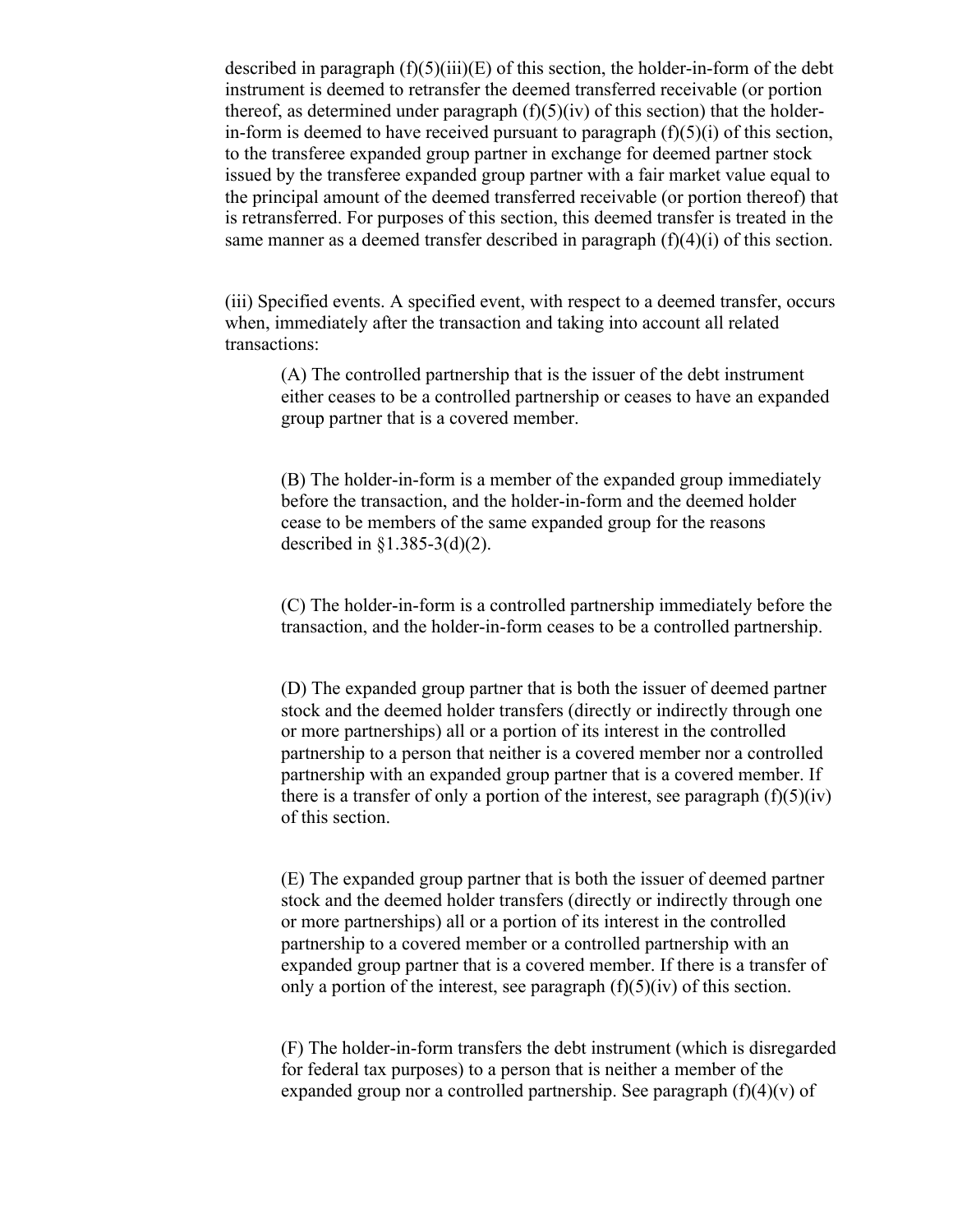this section if the holder-in-form transfers the debt instrument to a member of the expanded group or a controlled partnership.

(iv) Specified event involving a transfer of only a portion of an interest in a controlled partnership. If, with respect to a specified event described in paragraph  $(f)(5)(iii)(D)$  or  $(E)$  of this section, an expanded group partner transfers only a portion of its interest in a controlled partnership, then, only a portion of the deemed transferred receivable that is deemed to be held by the expanded group partner is deemed to be distributed in redemption of an equal portion of the deemed partner stock. The portion of the deemed transferred receivable referred to in the preceding sentence is equal to the product of the entire principal amount of the deemed transferred receivable deemed to be held by the expanded group partner multiplied by a fraction, the numerator of which is the portion of the expanded group partner's capital account attributable to the interest that is transferred, and the denominator of which is the expanded group partner's capital account with respect to its entire interest, determined immediately before the specified event.

(6) Issuance of a partnership's debt instrument to a partner and a partner's debt instrument to a partnership. If a controlled partnership, with respect to an expanded group, issues a debt instrument to an expanded group partner, or if a covered member that is an expanded group partner issues a covered debt instrument to a controlled partnership, and in each case, no partner deducts or receives an allocation of expense with respect to the debt instrument, then this section and 1.385-3 do not apply to the debt instrument.

### (g)

(1)through (4) [Reserved]. For further guidance, see  $\S1.385-3(g)(1)$  through (4).

(5)Deemed holder. The term deemed holder means, with respect to a deemed transfer, the expanded group partner that is deemed to hold a deemed transferred receivable by reason of the deemed transfer.

(6)Deemed partner stock. The term deemed partner stock means, with respect to a deemed transfer, the stock deemed issued by an expanded group partner as described in paragraphs  $(f)(4)(i)$ ,  $(f)(4)(iii)$ , and  $(f)(5)(ii)$  of this section. The amount of deemed partner stock is reduced as described in paragraphs  $(f)(4)(iv)(B)$  and  $(f)(5)(i)$  of this section.

(7)Deemed transfer. The term deemed transfer means, with respect to a specified portion, the transfer described in paragraph  $(f)(4)(i)$ ,  $(f)(4)(iii)$ , or  $(f)(5)(ii)$  of this section.

(8)Deemed transferred receivable. The term deemed transferred receivable means, with respect to a deemed transfer, the portion of the debt instrument described in paragraph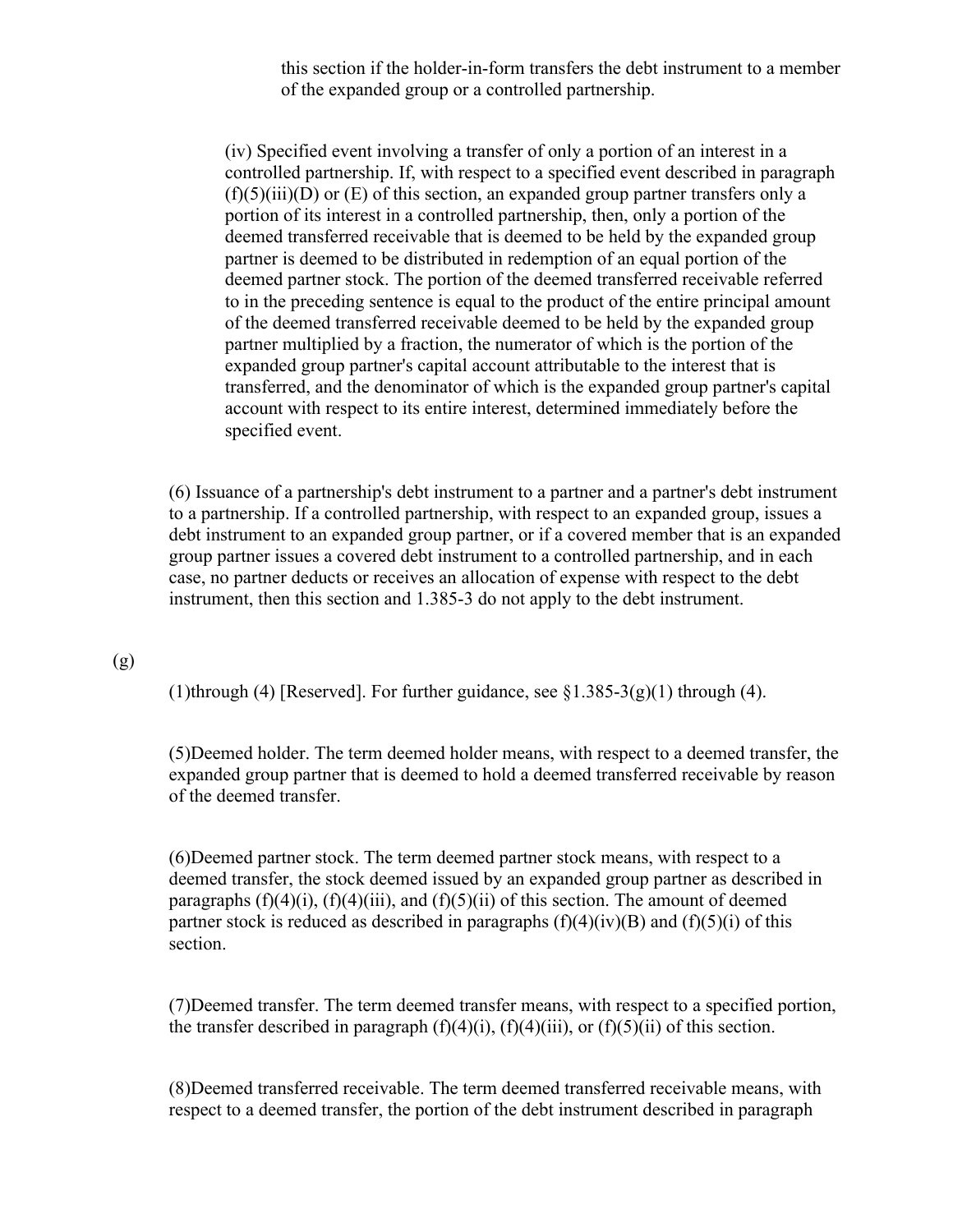$(f)(4)(i)$ ,  $(f)(4)(iii)$ , or  $(f)(5)(ii)$  of this section. The deemed transferred receivable is reduced as described in paragraphs  $(f)(4)(iv)(B)$  and  $(f)(5)(i)$  of this section.

 $(g)(9)$  through (14) [Reserved]. For further guidance, see §1.385-3(g)(9) through (14).

(15)Holder-in-form. The term holder-in-form means, with respect to a debt instrument issued by a controlled partnership, the person that, absent the application of paragraph (f)(4) of this section, would be the holder of the debt instrument for federal tax purposes. Therefore, the term holder-in-form does not include a deemed holder (as defined in paragraph  $(g)(5)$  of this section).

(16)Issuance percentage. The term issuance percentage means, with respect to a controlled partnership and an expanded group partner, the ratio (expressed as a percentage) of the partner's reasonably anticipated distributive share of all the partnership's interest expense over a reasonable period, divided by all of the partnership's reasonably anticipated interest expense over that same period, taking into account any and all relevant facts and circumstances. The relevant facts and circumstances include, without limitation, the term of the debt instrument; whether the partnership anticipates issuing other debt instruments; and the partnership's anticipated section 704(b) income and expense, and the partners' respective anticipated allocation percentages, taking into account anticipated changes to those allocation percentages over time resulting, for example, from anticipated contributions, distributions, recapitalizations, or provisions in the controlled partnership agreement.

(17)Liquidation value percentage. The term liquidation value percentage means, with respect to a controlled partnership and an expanded group partner, the ratio (expressed as a percentage) of the liquidation value of the expanded group partner's interest in the partnership divided by the aggregate liquidation value of all the partners' interests in the partnership. The liquidation value of an expanded group partner's interest in a controlled partnership is the amount of cash the partner would receive with respect to the interest if the partnership (and any partnership through which the partner indirectly owns an interest in the controlled partnership) sold all of its property for an amount of cash equal to the fair market value of the property (taking into account section  $7701(g)$ ), satisfied all of its liabilities (other than those described in §1.752-7), paid an unrelated third party to assume all of its §1.752-7 liabilities in a fully taxable transaction, and then the partnership (and any partnership through which the partner indirectly owns an interest in the controlled partnership) liquidated.  $(g)(18)$  through  $(g)(21)$  [Reserved]. For further guidance, see  $\S 1.385 - 3(g)(18)$  through  $(g)(21)$ .

(22)Retained receivable. The term retained receivable means, with respect to a debt instrument issued by a controlled partnership, the portion of the debt instrument that is not transferred by the holder-in-form pursuant to one or more deemed transfers. The retained receivable is adjusted for decreases described in paragraph (f)(4)(iv)(B) of this section and increases described in paragraph  $(f)(5)(i)$  of this section.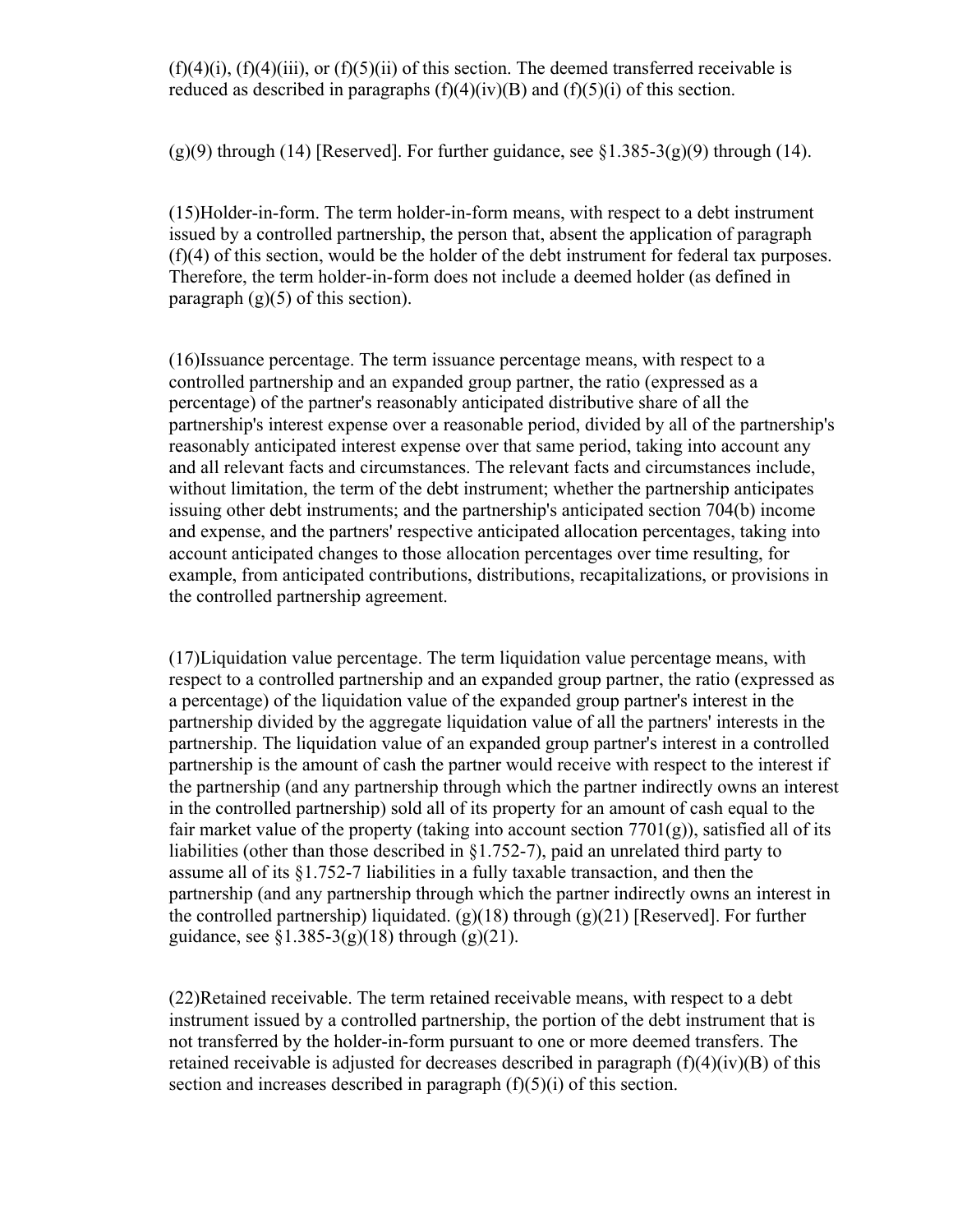(23)Specified portion. The term specified portion means, with respect to a debt instrument issued by a controlled partnership and a covered member that is an expanded group partner, the portion of the debt instrument that is treated under paragraph  $(f)(3)(i)$ of this section as issued on a testing date (within the meaning of paragraph  $(f)(3)(ii)$  of this section) by the covered member and that, absent the application of paragraph  $(f)(4)(i)$ of this section, would be treated as stock under  $\S1.385-3(b)(2)$  or  $(b)(3)(i)$  on the testing date. A specified portion is reduced as described in paragraphs  $(f)(4)(iv)(B)$  and  $(5)(i)$  of this section.

 $(g)(24)$  through (25) [Reserved]. For further guidance, see  $\S1.385-3(g)(24)$  through (25).

(h)Introductory text through (h)(3), Example 11 [Reserved]. For further guidance, see §1.385- 3(h) introductory text through (h)(3), Example 11.

Example (12). Distribution of a covered debt instrument to a controlled partnership.

(i) Facts. CFC and FS are equal partners in PRS. PRS owns 100% of the stock in X Corp, a domestic corporation. On Date A in Year 1, X Corp issues X Note to PRS in a distribution.

(ii) Analysis.

(A) Under  $\S1.385-1(c)(4)$ , in determining whether X Corp is a member of the FP expanded group that includes CFC and FS, CFC and FS are each treated as owning 50% of the X Corp stock held by PRS. Accordingly, 100% of X Corp's stock is treated as owned by CFC and FS, and X Corp is a member of the FP expanded group.

(B) Together CFC and FS own 100% of the interests in PRS capital and profits, such that PRS is a controlled partnership under  $\S1.385-1(c)(1)$ . CFC and FS are both expanded group partners on the date on which PRS acquired X Note. Therefore, pursuant to paragraph  $(f)(2)(i)(A)$  of this section, each of CFC and FS is treated as acquiring its share of X Note in the same manner (in this case, by a distribution of X Note), and on the date on which, PRS acquired X Note. Likewise, X Corp is treated as issuing to each of CFC and FS its share of X Note. Under paragraph  $(f)(2)(i)(B)$  of this section, each of CFC's and FS's share of X Note, respectively, is determined in accordance with its liquidation value percentage determined on Date A in Year 1, the date X Corp distributed X Note to PRS. On Date A in Year 1, pursuant to paragraph (g)(17) of this section, each of CFC's and FS's liquidation value percentages is 50%. Accordingly, on Date A in Year 1, under paragraph  $(f)(2)(i)(A)$  of this section, for purposes of this section and §1.385-3, CFC and FS are each treated as acquiring 50% of X Note in a distribution.

(C) Under  $\S1.385-3(b)(2)(i)$  and  $(d)(1)(i)$ , X Note is treated as stock on the date of issuance, which is Date A in Year 1. Under paragraph  $(f)(2)(i)(A)$  of this section, each of CFC and FS are treated as acquiring 50% of X Note in a distribution for purposes of this section and §1.385-3. Therefore, X Corp is treated as distributing its stock to PRS in a distribution described in section 305.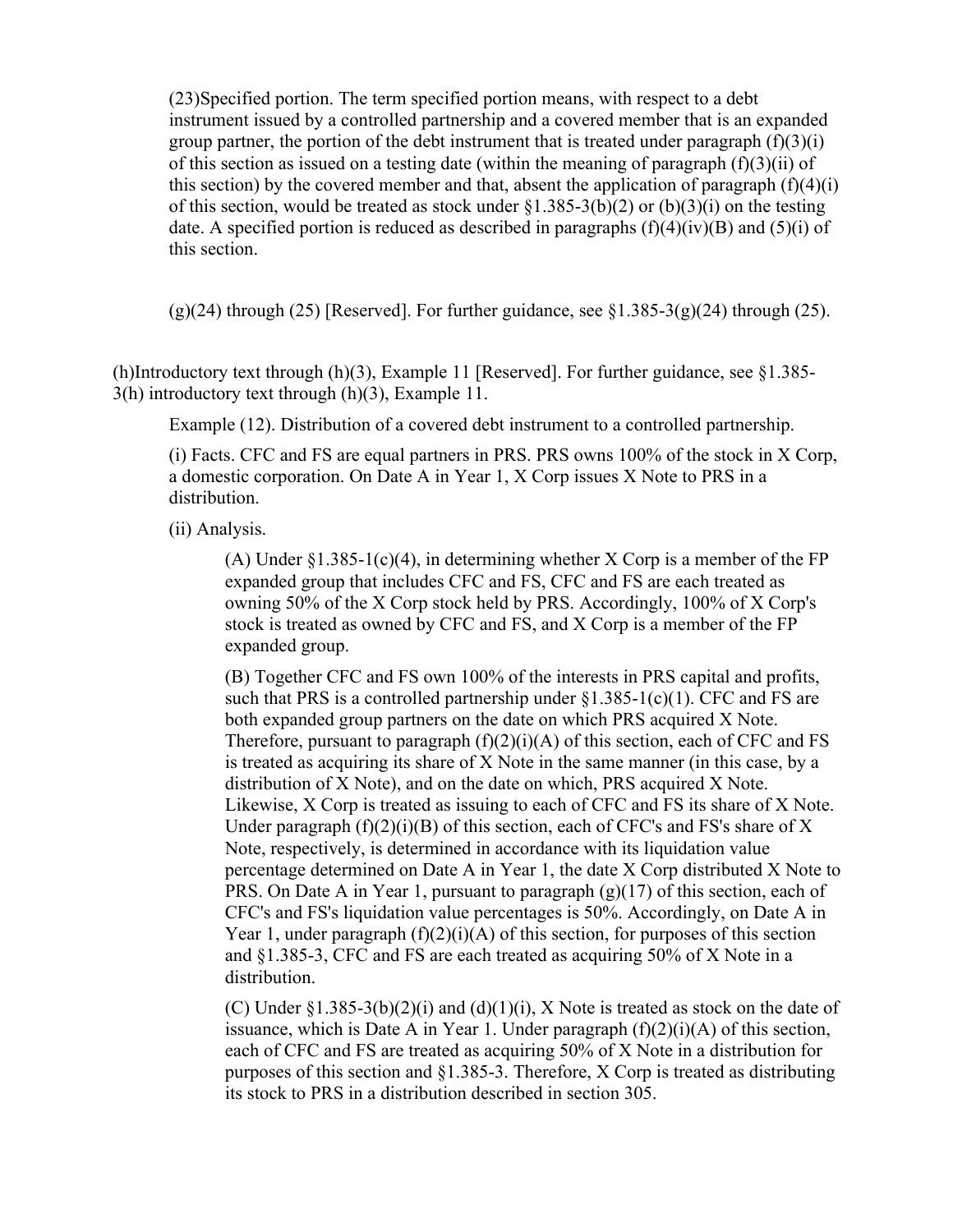Example (13). Loan to a controlled partnership; proportionate distributions by expanded group partners.

(i) Facts. DS, USS2, and USP are partners in PRS. USP is a domestic corporation that is not a member of the FP expanded group. Each of DS and USS2 own 45% of the interests in PRS profits and capital, and USP owns 10% of the interests in PRS profits and capital. The PRS partnership agreement provides that all items of PRS income, gain, loss, deduction, and credit are allocated in accordance with the percentages in the preceding sentence. On Date A in Year 1, FP lends \$200x to PRS in exchange for PRS Note with stated principal amount of \$200x, which is payable at maturity. PRS Note also provides for annual payments of interest that are qualified stated interest. PRS uses all \$200x in its business and does not distribute any money or other property to a partner. Subsequently, on Date B in Year 1, DS distributes \$90x to USS1, USS2 distributes \$90x to FP, and USP distributes \$20x to its shareholder. Each of DS's and USS2's issuance percentage is 45% on Date B in Year 1, the date of the distributions and therefore a testing date under paragraph  $(f)(3)(ii)(A)$  of this section.

(ii) Analysis.

(A) DS and USS2 together own 90% of the interests in PRS profits and capital and therefore PRS is a controlled partnership under  $\S1.385-1(c)(1)$ . Under §1.385-1(c)(2), each of DS and USS2 is a covered member.

(B) Under paragraph (f)(3)(i) of this section, each of DS and USS2 is treated as issuing its share of PRS Note, and under paragraph  $(f)(3)(ii)(A)$ of this section, DS's and USS2's share is each \$90x (45% of \$200x). USP is not an expanded group partner and therefore has no issuance percentage and is not treated as issuing any portion of PRS Note.

(C) The \$90x distributions made by DS to USS1 and by USS2 to FP are described in  $\S1.385-3(b)(3)(i)(A)$ . Under  $\S1.385-3(b)(3)(iii)(A)$ , the portions of PRS Note treated as issued by each of DS and USS2 are treated as funding the distribution made by DS and USS2 because the distributions occurred within the per se period with respect to PRS Note. Under §1.385-3(b)(3)(i), the portions of PRS Note treated as issued by each of DS and USS2 would, absent the application of  $(f)(4)(i)$  of this section, be treated as stock of DS and USS2 on Date B in Year 1, the date of the distributions. See  $\S1.385-3(d)(1)(ii)$ . Under paragraph (g)(23) of this section, each of the \$90x portions is a specified portion.

(D) Under paragraph (f)(4)(i) of this section, the specified portions are not treated as stock under  $\S1.385-3(b)(3)(i)$ . Instead, FP is deemed to transfer a portion of PRS Note with a principal amount equal to \$90x (the adjusted issue price of the specified portion with respect to DS) to DS in exchange for deemed partner stock in DS with a fair market value of \$90x. Similarly, FP is deemed to transfer a portion of PRS Note with a principal amount equal to \$90x (the adjusted issue price of the specified portion with respect to USS2) to USS2 in exchange for deemed partner stock in USS2 with a fair market value of \$90x. The principal amount of the retained receivable held by FP is \$20x (\$200x - \$90x - \$90x).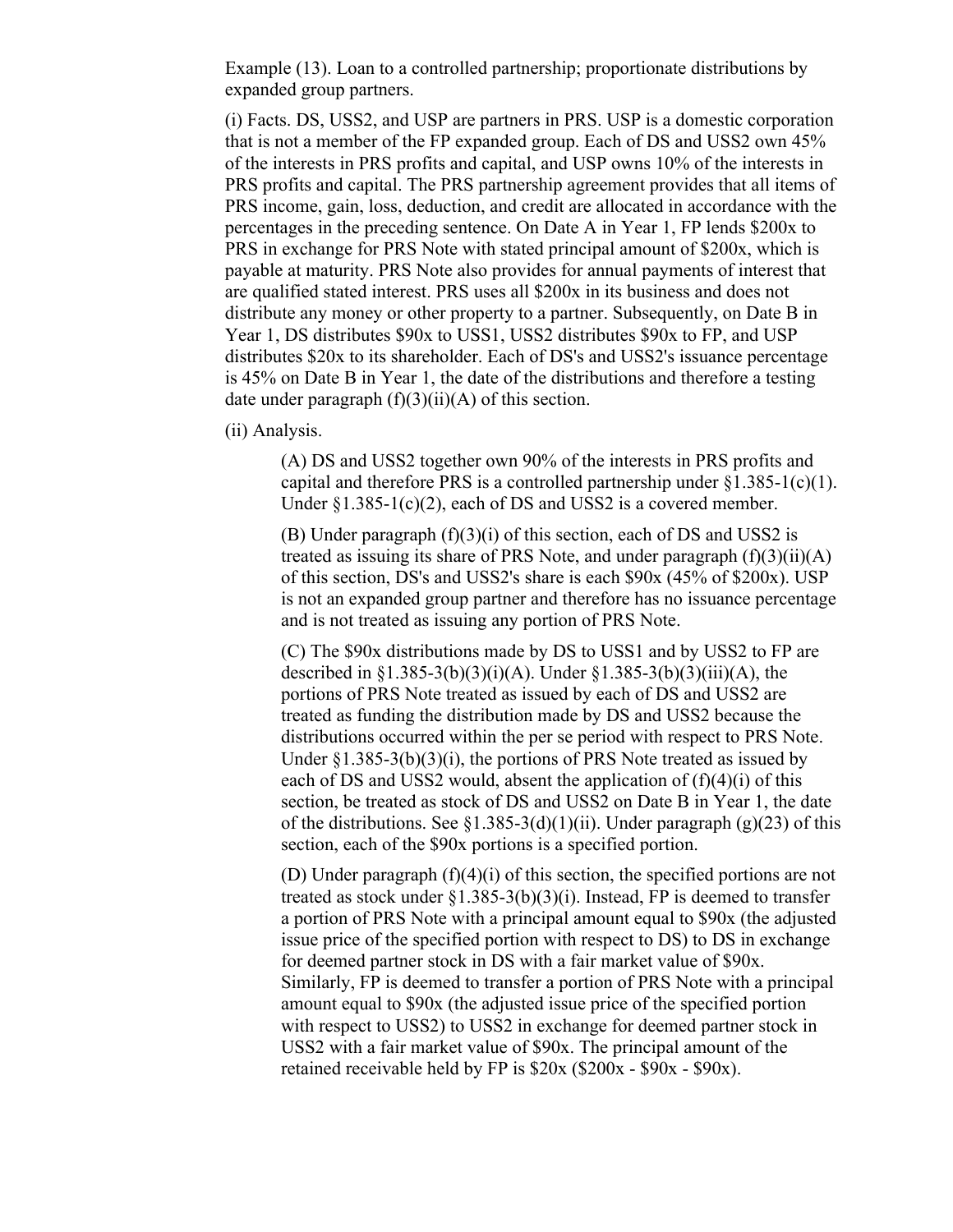Example (14). Loan to a controlled partnership; disproportionate distributions by expanded group partners.

 $(i)$  Facts. The facts are the same as in Example 13 of this paragraph  $(h)(3)$ , except that on Date B in Year 1, DS distributes \$45x to USS1 and USS2 distributes \$135x to FP.

(ii) Analysis.

(A) The analysis is the same as in paragraph  $(ii)(A)$  of Example 13 of this paragraph  $(h)(3)$ .

(B) The analysis is the same as in paragraph (ii)(B) of Example 13 of this paragraph (h)(3).

(C) The \$45x and \$135x distributions made by DS to USS1 and by USS2 to FP, respectively, are described in  $\S1.385-3(b)(3)(i)(A)$ . Under  $\S1.385 3(b)(3)(iii)(A)$ , the portion of PRS Note treated as issued by DS is treated as funding the distribution made by DS because the distribution occurred within the per se period with respect to PRS Note, but under §1.385- 3(b)(3)(i), only to the extent of DS's \$45x distribution. USS2 is treated as issuing \$90x of PRS Note, all of which is treated as funding \$90x of USS2's \$135x distribution under §1.385-3(b)(3)(iii)(A). Under §1.385-  $3(b)(3)(i)$ , absent the application of  $(f)(4)(i)$  of this section, \$45x of PRS Note would be treated as stock of DS and \$90x of PRS Note would be treated as stock of USS2 on Date B in Year 1, the date of the distributions. See §1.385-3(d)(1)(ii). Under paragraph (g)(23) of this section, \$45x of PRS Note is a specified portion with respect to DS and \$90x of PRS Note is a specified portion with respect to USS2.

(D) Under paragraph (f)(4)(i) of this section, the specified portions are not treated as stock under  $\S1.385-3(b)(3)(i)$ . Instead, FP is deemed to transfer a portion of PRS Note with a principal amount equal to \$45x (the adjusted issue price of the specified portion with respect to DS) to DS in exchange for stock of DS with a fair market value of \$90x. Similarly, FP is deemed to transfer a portion of PRS Note with a principal amount equal to \$90x (the adjusted issue price of the specified portion with respect to USS2) to USS2 in exchange for stock of USS2 with a fair market value of \$90x. The principal amount of the retained receivable held by FP is \$65x (\$200x  $-$  \$45x - \$90x).

Example (15). Loan to partnership; distribution in later year.

(i) Facts. The facts are the same as in Example 13 of this paragraph  $(h)(3)$ , except that USS2 does not distribute \$90x to FP until Date C in Year 2, which is less than 36 months after Date A in Year 1. On Date C in Year 2, DS's, USS2's, and USP's issuance percentages under paragraph (g)(16) of this section are unchanged at 45%, 45%, and 10%, respectively.

(ii) Analysis.

(A) The analysis is the same as in paragraph  $(ii)(A)$  of Example 13 of this paragraph (h)(3).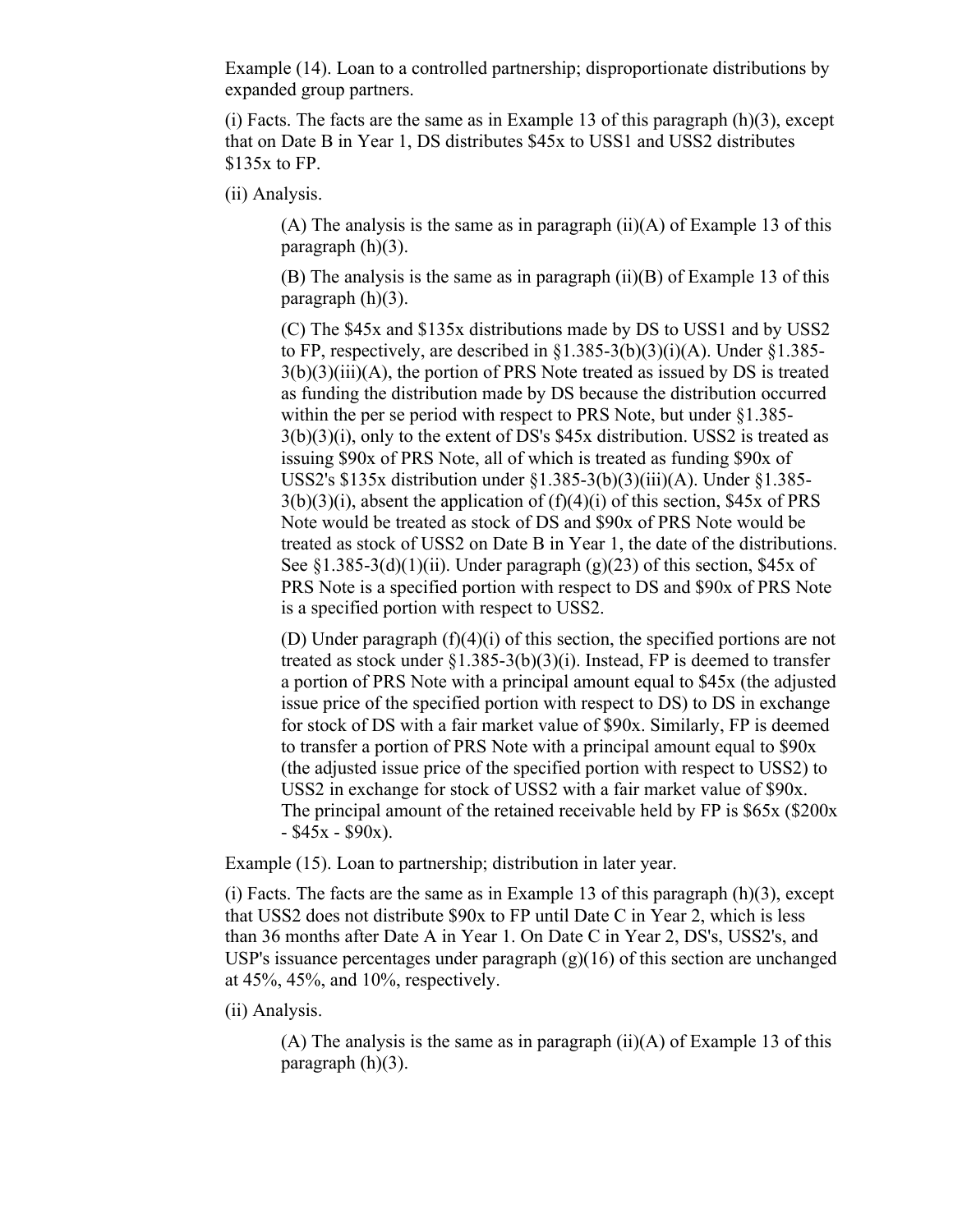(B) The analysis is the same as in paragraph (ii)(B) of Example 13 of this paragraph  $(h)(3)$ .

(C) With respect to the distribution made by DS, the analysis is the same as in paragraph  $(ii)(C)$  of Example 13 of this paragraph  $(h)(3)$ .

(D) With respect to the deemed transfer to DS, the analysis is the same as in paragraph  $(ii)(D)$  of Example 13 of this paragraph  $(h)(3)$ . Accordingly, the amount of the retained receivable held by FP as of Date B in Year 1 is  $$110x ($200x - $90x).$ 

(E) Under paragraph (f)(3)(ii)(A) of this section, USS2's share of PRS Note is determined on Date C in Year 2. On Date C in Year 2, DS's, USS2's, and USP's respective shares of PRS Note under paragraph  $(f)(3)(ii)(A)$  of this section \$90x, \$90x, and \$20x. However, because DS is treated as the issuer with respect to a \$90x specified portion of PRS Note, DS's share of PRS Note is reduced by \$90x to \$0 under paragraph  $(f)(3)(ii)(B)(1)$  of this section. No reduction to either of USS2's or USP's share of PRS Note is required under paragraph  $(f)(3)(ii)(B)(2)$  of this section because the aggregate of DS's, USS2's, and USP's shares of PRS Note as reduced is \$110x (DS has a \$0 share, USS2 has a \$90x share, and USP has a \$20x share), which does not exceed \$110x (the \$200x adjusted issue price of PRS Note reduced by the \$90x specified portion with respect to DS). Under paragraph (f)(3)(i) of this section, USS2 is treated as issuing its share of PRS Note.

(F) The \$90x distribution made by USS2 to FP is described in §1.385-  $3(b)(3)(i)(A)$ . Under §1.385-3(b)(3)(iii)(A), the portion of PRS Note treated as issued by USS2 is treated as funding the distribution made by USS2, because the distribution occurred within the per se period with respect to PRS Note. Accordingly, the portion of PRS Note treated as issued by USS2 would, absent the application of paragraph  $(f)(4)(i)$  of this section, be treated as stock of USS2 under §1.385-3(b)(3)(i) on Date C in Year 2. See  $\S1.385-3(d)(1)(ii)$ . Under paragraph (g)(23) of this section, the \$90x portion is a specified portion.

(G) Under paragraph (f)(4)(i) of this section, the specified portion of PRS Note treated as issued by USS2 is not treated as stock under §1.385- 3(b)(3)(i). Instead, on Date C in Year 2, FP is deemed to transfer a portion of PRS Note with a principal amount equal to \$90x (the adjusted issue price of the specified portion with respect to USS2) to USS2 in exchange for stock in USS2 with a fair market value of \$90x. The principal amount of the retained receivable held by FP is reduced from \$110x to \$20x.

Example (16). Loan to a controlled partnership; partnership ceases to be a controlled partnership.

 $(i)$  Facts. The facts are the same as in Example 13 of this paragraph  $(h)(3)$ , except that on Date C in Year 4, USS2 sells its entire interest in PRS to an unrelated person.

(ii) Analysis.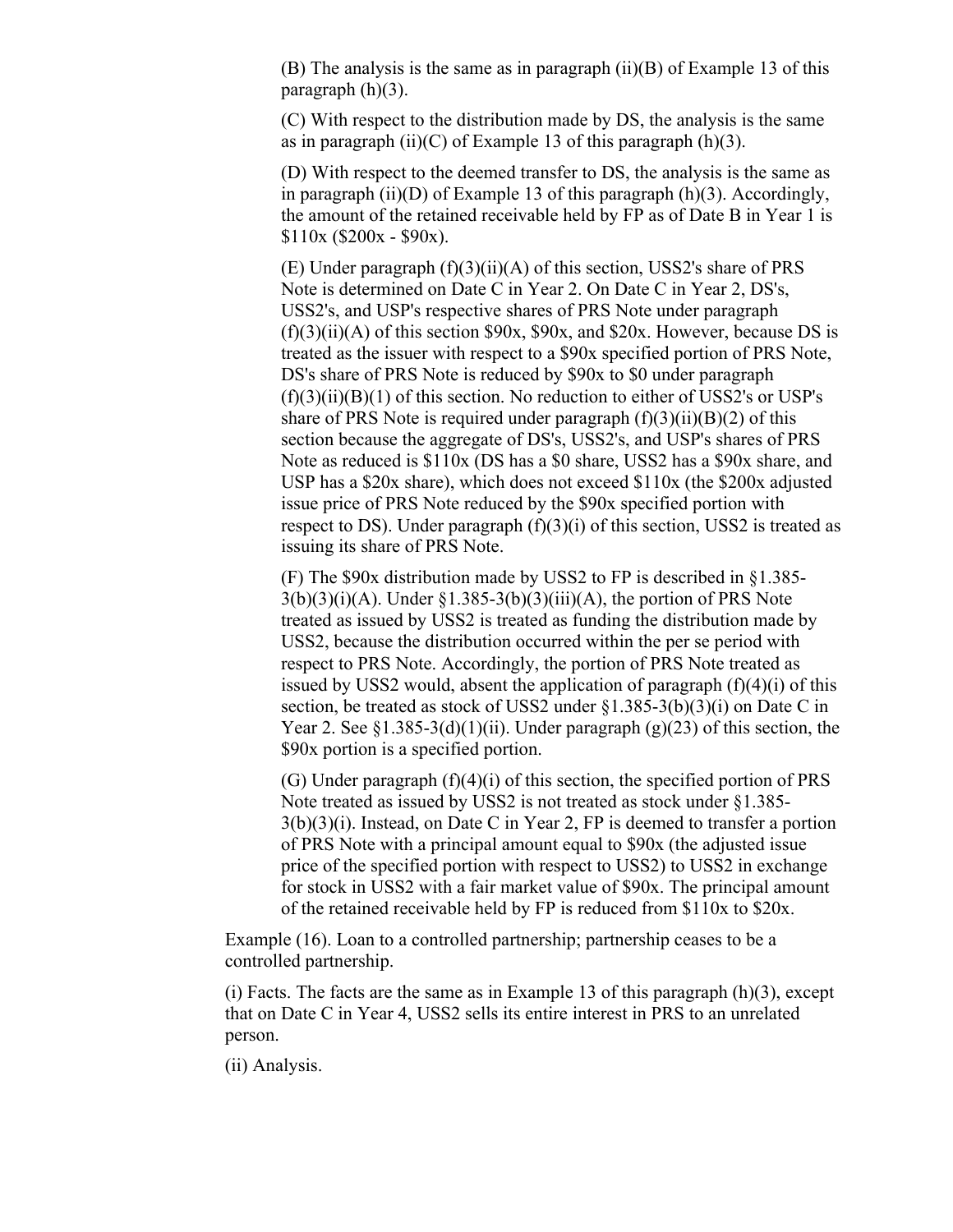(A) On date C in Year 4, PRS ceases to be a controlled partnership with respect to the FP expanded group under  $\S1.385-1(c)(1)$ . This is the case because DS, the only remaining partner that is a member of the FP expanded group, only owns 45% of the total interest in PRS profits and capital. Because PRS ceases to be a controlled partnership, a specified event (within the meaning of paragraph  $(f)(5)(iii)(A)$  of this section) occurs with respect to the deemed transfers with respect to each of DS and USS2.

(B) Under paragraph (f)(5)(i) of this section, on Date C in Year 4, immediately before PRS ceases to be a controlled partnership, each of DS and USS2 is deemed to distribute its deemed transferred receivable to FP in redemption of FP's deemed partner stock in DS and USS2. The specified portion that corresponds to each of the deemed transferred receivables ceases to be treated as a specified portion. Furthermore, the deemed transferred receivables cease to exist, and the retained receivable held by FP increases from \$20x to \$200x.

Example (17). Transfer of an interest in a partnership to a covered member.

(i) Facts. The facts are the same as in Example 13 of this paragraph  $(h)(3)$ , except that on Date C in Year 4, USS2 sells its entire interest in PRS to USS1.

(ii) Analysis.

(A) After USS2 sells its interest in PRS to USS1, DS and USS1 together own 90% of the interests in PRS profits and capital and therefore PRS continues to be a controlled partnership under  $\S1.385-1(c)(1)$ . A specified event (within the meaning of paragraph  $(f)(5)(iii)(E)$  of this section) occurs as result of the sale only with respect to the deemed transfer with respect to USS2.

(B) Under paragraph  $(f)(5)(i)$  of this section, on Date C in Year 4, immediately before USS2 sells its entire interest in PRS to USS1, USS2 is deemed to distribute its deemed transferred receivable to FP in redemption of FP's deemed partner stock in USS2. Because the specified event is described in paragraph  $(f)(5)(iii)(E)$  of this section, under paragraph  $(f)(5)(ii)$  of this section, FP is deemed to retransfer the deemed transferred receivable deemed received from USS2 to USS1 in exchange for deemed partner stock in USS1 with a fair market value equal to the principal amount of the deemed transferred receivable that is retransferred to USS1.

Example (18). Loan to partnership and all partners are members of a consolidated group.

(i) Facts. USS1 and DS are equal partners in PRS. USS1 and DS are members of a consolidated group, as defined in §1.1502-1(h). The PRS partnership agreement provides that all items of PRS income, gain, loss, deduction, and credit are allocated equally between USS1 and DS. On Date A in Year 1, FP lends \$200x to PRS in exchange for PRS Note. PRS uses all \$200x in its business and does not distribute any money or other property to any partner. On Date B in Year 1, DS distributes \$200x to USS1, and USS1 distributes \$200x to FP. If neither of USS1 or DS were a member of the consolidated group, each would have an issuance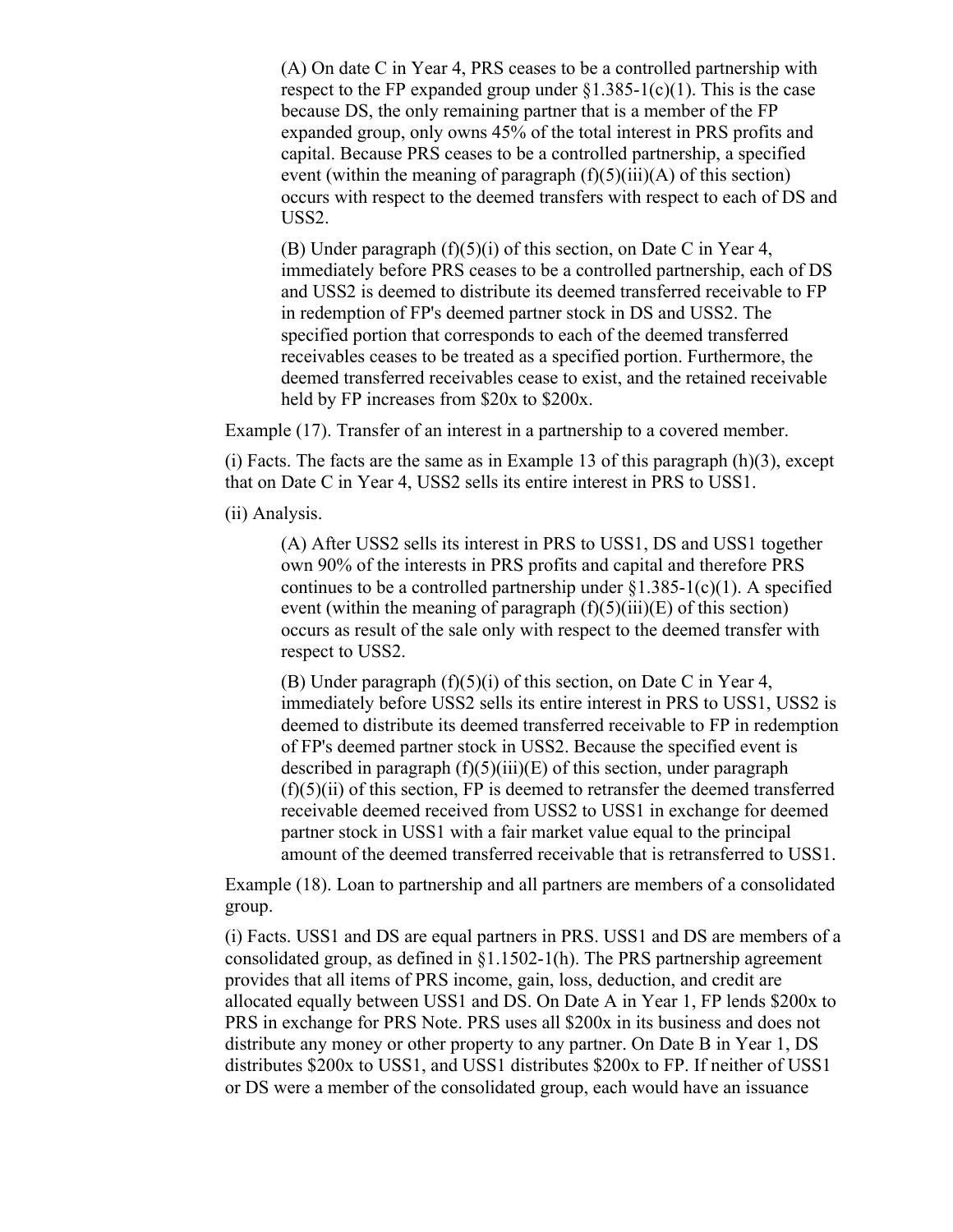percentage under paragraph  $(g)(16)$  of this section, determined as of Date A in Year 1, of 50%.

(ii) Analysis.

(A) Pursuant to  $\S1.385-4T(b)(6)$ , PRS is treated as a partnership for purposes of  $\S1.385-3$ . Under  $\S1.385-4T(b)(1)$ , DS and USS1 are treated as one corporation for purposes of this section and §1.385-3, and thus a single covered member under  $\S1.385-1(c)(2)$ . For purposes of this section, the single covered member owns 100% of the PRS profits and capital and therefore PRS is a controlled partnership under  $\S1.385-1(c)(1)$ . Under paragraph  $(f)(3)(i)$  of this section, the single covered member is treated as issuing all \$200x of PRS Note to FP, a member of the same expanded group as the single covered member. DS's distribution to USS1 is a disregarded distribution because it is a distribution between members of a consolidated group that is disregarded under the one-corporation rule described in  $\S1.385-4T(b)(1)$ . However, under  $\S1.385-3(b)(3)(iii)(A)$ , PRS Note, treated as issued by the single covered member, is treated as funding the distribution by USS1 to FP, which is described in  $$1.385-3(b)(3)(i)(A)$ and which is a regarded distribution. Accordingly, PRS Note, absent the application of  $(f)(4)(i)$  of this section, would be treated as stock under §1.385-3(b) on Date B in Year 1. Thus, pursuant to paragraph  $(g)(23)$  of this section, the entire PRS Note is a specified portion.

 $(B)$  Under paragraphs  $(f)(4)(i)$  and  $(iii)$  of this section, the specified portion is not treated as stock and, instead, FP is deemed to transfer PRS Note with a principal amount equal to \$200x to USS1 in exchange for stock of USS1 with a fair market value of \$200x. Under paragraph  $(f)(4)(iii)$  of this section, FP is deemed to transfer PRS Note to USS1 because only USS1 made a regarded distribution described in §1.385-  $3(b)(3)(i)$ .

Example (19).

(i) Facts. DS owns DRE, a disregarded entity within the meaning of §1.385- 1(c)(3). On Date A in Year 1, FP lends \$200x to DRE in exchange for DRE Note. Subsequently, on Date B in Year 1, DS distributes \$100x of cash to USS1.

(ii) Analysis. Under  $\S1.385-3(b)(3)(iii)(A)$ ,  $\S100x$  of DRE Note would be treated as funding the distribution by DS to USS1 because DRE Note is issued to a member of the FP expanded group during the per se period with respect to DS's distribution0 to USS1. Accordingly, under  $\S1.385-3(b)(3)(i)(A)$  and  $(d)(1)(ii)$ , \$100x of DRE Note would be treated as stock on Date B in Year 1. However, under paragraph (d)(4) of this section, DS, as the regarded owner, within the meaning of  $\S1.385-1(c)(5)$ , of DRE is deemed to issue its stock to FP in exchange for a portion of DRE Note equal to the \$100x applicable portion (as defined in paragraph (d)(4) of this section). Thus, DS is treated as the holder of \$100x of DRE Note, which is disregarded, and FP is treated as the holder of the remaining \$100x of DRE Note. The \$100x of stock deemed issued by DS to FP has the same terms as DRE Note, other than the issuer, and payments on the stock are determined by reference to payments on DRE Note.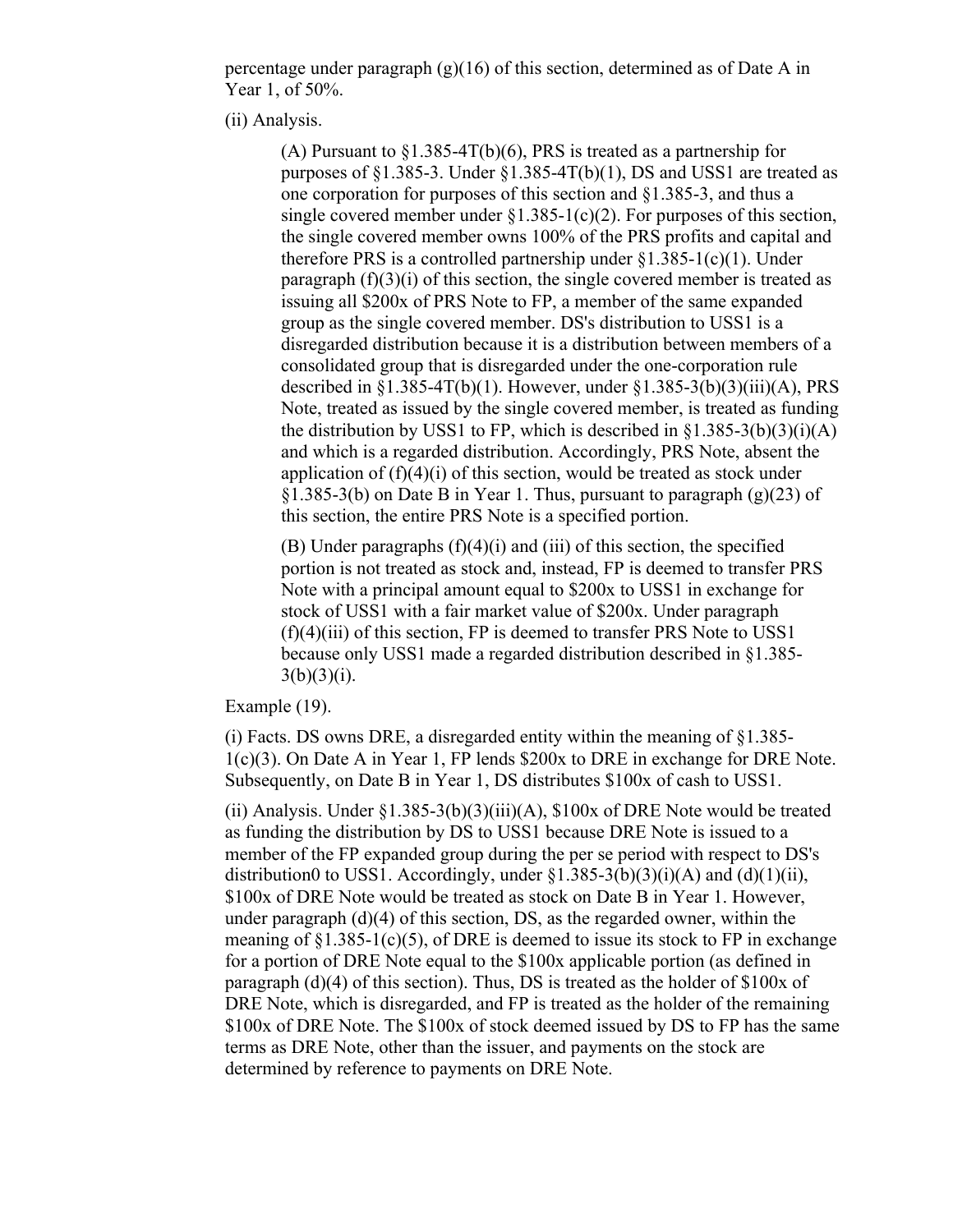## (k)Applicability date.

(1)In general. This section applies to taxable years ending on or after January 19, 2017.

## (2)Transition rules.

(i) Transition rule for covered debt instruments issued by partnerships that would have had a specified portion in taxable years ending before January 19, 2017. If the application of paragraphs  $(f)(3)$  through  $(5)$  of this section and §1.385-3 would have resulted in a covered debt instrument issued by a controlled partnership having a specified portion in a taxable year ending before January 19, 2017 but for the application of paragraph  $(k)(1)$  of this section and  $\S 1.385-3(j)(1)$ , then, to the extent of the specified portion immediately after January 19, 2017, there is a deemed transfer immediately after January 19, 2017.

(ii) Transition rule for certain covered debt instruments treated as having a specified portion in taxable years ending on or after January 19, 2017. If the application of paragraphs (f)(3) through (5) of this section and  $\S1.385-3$  would treat a covered debt instrument issued by a controlled partnership as having a specified portion that gives rise to a deemed transfer on or before January 19, 2017 but in a taxable year ending on or after January 19, 2017, that specified portion does not give rise to a deemed transfer during the 90-day period after October 21, 2016. Instead, to the extent of the specified portion immediately after January 19, 2017, there is a deemed transferred immediately after January 19, 2017.

(iii) Transition funding rule. This paragraph  $(k)(2)(iii)$  applies if the application of paragraphs (f)(3) through (5) of this section and  $\S1.385-3$  would have resulted in a deemed transfer with respect to a specified portion of a debt instrument issued by a controlled partnership on a date after April 4, 2016, and on or before January 19, 2017 (the transition period) but for the application of paragraph  $(k)(1)$ ,  $(k)(2)(i)$ , or  $(k)(2)(ii)$  of this section and  $\S1.385-3(i)$ . In this case, any payments made with respect to the covered debt instrument (other than stated interest), including pursuant to a refinancing, a portion of which would be treated as made with respect to deemed partner stock if there would have been a deemed transfer, after the date that there would have been a deemed transfer and through the remaining portion of the transition period are treated as distributions for purposes of applying  $\S1.385-3(b)(3)$  for taxable years ending on or after January 19, 2017. In addition, if an event occurs during the transition period that would have been a specified event with respect to the deemed transfer described in the preceding sentence but for the application of paragraph  $(k)(1)$  of this section and §1.385-3(j), the distribution or acquisition that would have resulted in the deemed transfer is available to be treated as funded by other covered debt instruments of the covered member for purposes of  $\S1.385-3(b)(3)$  (to the extent provided in  $\S1.385-$